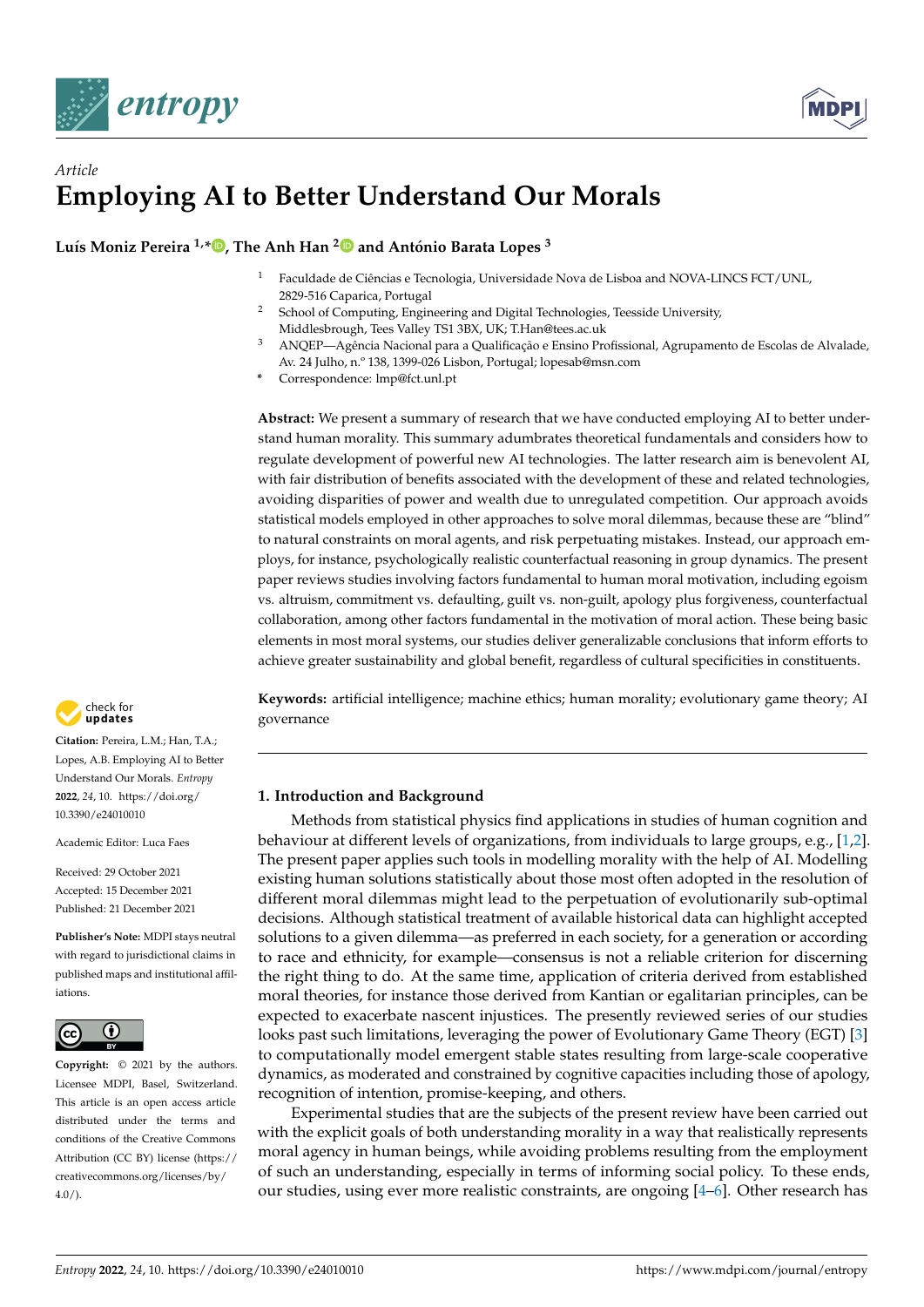shown that distinct kinds of unselfish behaviour, encompassing cooperation, altruism, truthtelling, altruistic punishment, and trustworthiness, are explained better by preferences for following one's personal moral standards on what is right or wrong to do in a situation [\[7\]](#page-17-1).

One approach to modelling group-level morality applies certain views of ethical life, or one or another feature of a given moral theory and may be considered broadly a top-down based one. In such a case, a model is constructed that is governed by principles taken to be fundamental prior to a model-enhanced exploration of possibilities. For instance, a theory of rationality may constrain an "ethical" module, which subsequently directs the function of the model system to aim for given objectives (such as prudence or safety). Bottom-up approaches go in the opposite direction, and appear more promising and more intuitive, as they represent ethics as emergent rather than with principles predetermined in a top-down fashion. In the context of the individual human mind, Turing coincidentally suggested that research should focus on mental development, and not on the completed adult mind. The presently reviewed suite of studies likewise focuses on social learning of evolving individual agents, as constituents of large groups seeking equilibrium in the context of different environments, over intergenerational and evolutionary timespans, because one expects that ethics is a consequence of moral cognitive capacities that emerged in the development of our species [\[8](#page-17-2)[,9\]](#page-17-3).

Each of our approaches sheds light on morality, including the ways in which it may be idealized. However, the most promising models should be those respecting the influences of individual moral self-development and represent the dynamics through which individual innovations inform group-level stability by sustainable social strategies. With such dynamics in mind, we can begin to formulate an explicit conception of moral autonomy as a capacity made possible by the employment of counterfactual reasoning (knowing what I know today, what would I have done differently?), when exercised in a social-historical learning context over evolutionary time. In this way, computational models of morality can both expose the limits of our understanding of ourselves and allow us to move past its limitations, to avoid the pitfalls of past and current mistakes, including those which statistical treatments might only reinforce. In this direction, we move next to review various dimensions central to the research that has been our focus.

Prior work of ours uses techniques of logic programming to model individual capacities for morality sans emotion, including, for instance, abduction, integrity constraints, preferences, argumentation, counterfactual reasoning, dual-process reasoning, and belief revision and updates (for a review see  $[10-12]$  $[10-12]$ . At the social-cultural level, again sans emotions, we apply EGT. With EGT, our models have demonstrated that different cognitive capacities, including the ability to recognize intentions, to form and to dissolve commitments, to exact revenge, to issue apologies, to forgive, to express guilt, and to act through counterfactual reasoning, whether by themselves or in combination, reinforce the stable group dynamics that depend on achieving cooperation in populations of constituents with diverse strategies, with otherwise potentially exclusive interests. In this work, dynamics are also compared with those of populations in which such individual competencies are absent and resultant group-level stabilities fail to emerge [\[13\]](#page-17-6). Some of these explorations of emergent morality are summarized below, synoptically. Full details can be found in their respective focused publications, as indicated by the references cited in each specific context.

The EGT coordination games that we use, among others, have a singular connection to complex systems and to the dynamics of populations in social settings and to other problems of a nature distinct from our ethical one. In this respect, the works of Schelling and Skyrms are paramount in contemplating dynamical models of coordination: cf. references [\[14](#page-17-7)[–16\]](#page-17-8) of [\[17\]](#page-17-9). Some other applications involve so-called signaling games, utilized to bring to light the dynamics of transfer of information, and evolution of languages and their meaning: cf. references [\[14,](#page-17-7)[15,](#page-17-10)[18,](#page-17-11)[19\]](#page-17-12) of [\[17\]](#page-17-9); plus, games addressing problems of information communication plus coordination: cf. references [\[19](#page-17-12)[–23\]](#page-17-13) of [\[17\]](#page-17-9). This spate of problems concern information production and its exchange, and the concomitant entropy variation: cf. reference [\[24\]](#page-17-14) of [\[17\]](#page-17-9). For instance, in signaling games, information content in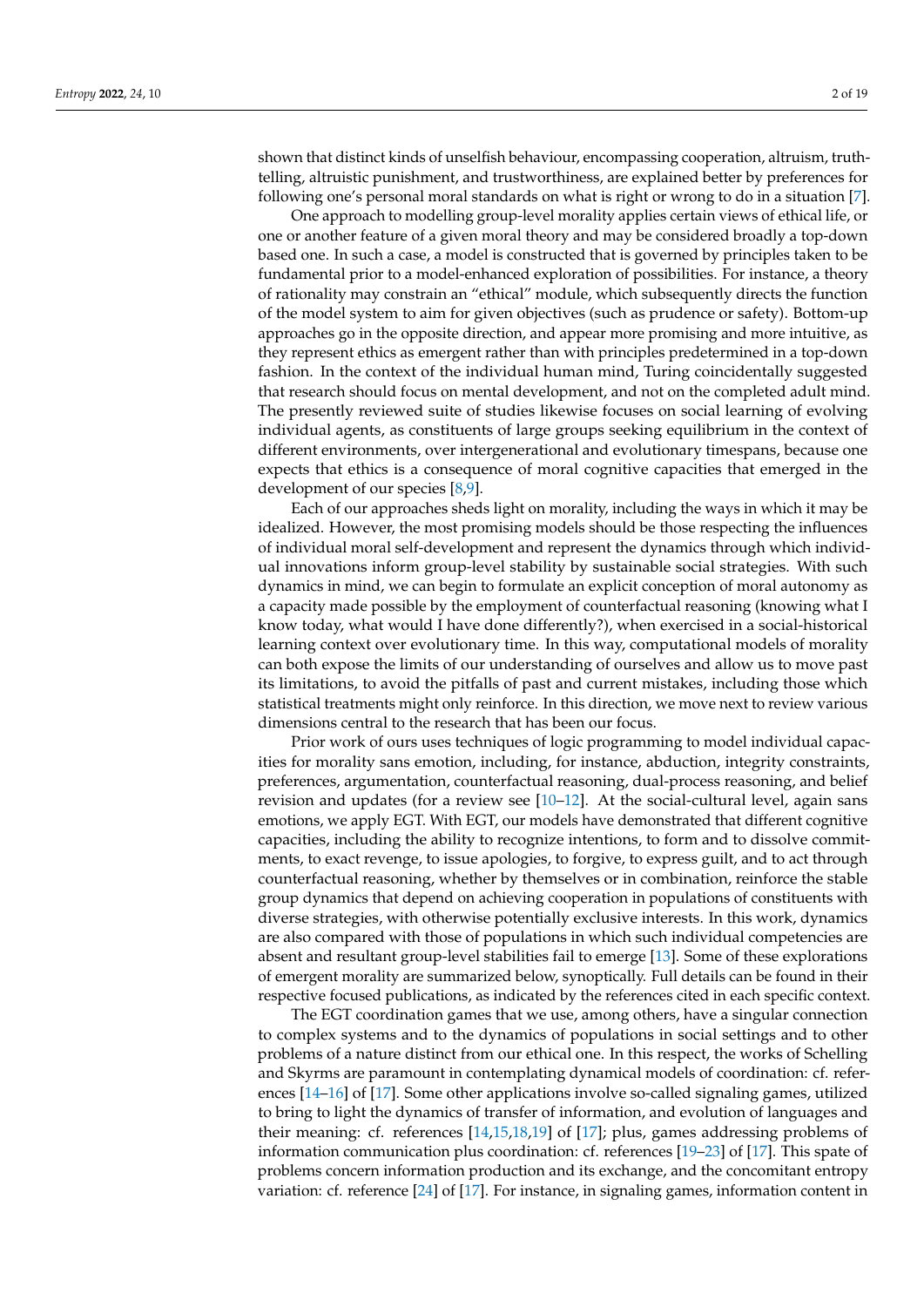signals identifying states has been measured in terms of the Kullback–Leibler distance: cf. reference [\[19\]](#page-17-12) of [\[17\]](#page-17-9). However, herein we are most interested in those changes that take place all along the self-organizing trajectories of populations of individuals expressing a limited number of cognitive and strategic behaviours.

#### **2. Evolutionary Game Theory (EGT)**

EGT provides a scaffold for our studies into the emergence of human morality. Game Theory was originally focused on Economics and was later applied in the context of the Cold War [\[15,](#page-17-10)[25\]](#page-17-15). Subsequently, EGT arose to model the evolutionary dynamics of populations with social learning and mutations, with by now well-established basic techniques [\[3\]](#page-16-2). Its applications show that when social situations become complex, so that they cannot otherwise be resolved by unaided human reasoning, relatively straightforward analytical mathematics—plus, like in our work's developments, the use of computer simulations whenever uncertainty caused by noise is involved—the multifaceted EGT is indispensable for clarifying the population dynamics. In the context of the emergence of human-like moral facets in populations, we consider that genes (and, by extension, memes as "cultural genes") represent evolving strategies in evolutionary games. With this approach, we interpret moral and ethical problems in terms of survival of strategies that outcompete with others for a stable invasion of the whole population for a significant time. With computational models built on EGT principles, we observe the combinatorial evolution of individual strategies and their mutations under various conditions. They include differences in co-player partners, resulting in diverse offspring frequencies, given the rules of distinct culturally specific social games, or changes in natural contexts and constraints, for example.

Games involve uncertainty. To minimize the impact of uncertainty on the possibilities for survival, cognitive agents establish strategies to order the otherwise apparent disorder with action routines that result in reliable success, vis-à-vis their partner players. The development of such routines and analysis of the relative game player payoffs, can be studied in a formal mathematical way using EGT implemented in and simulated with computer programs. In general, a distinction can be made between 'zero-sum' and 'nonzero-sum' games. 'Zero-sum' are those in which some players lose exactly what others win. Robert Wright [\[26\]](#page-17-16) analyses cultural evolution, determining that 'non-zero-sum' games are possible, which may conduce to win–win civilisation developments. In evolution in the natural world, according to Wright, conditions are not 'zero-sum'—it is possible that everyone wins, or everyone loses—and that (most) everyone can win by cooperating through what he calls an enlightened reciprocal altruism. Reciprocal altruism involves one organism (temporarily) diminishing its own fitness to (temporarily) increase another's at its expense and underwrites cooperation between non-related (non-kin) group members in "moral animals" like human beings. In other instances, diverse strategies active in an evolutionary context may establish a stable dynamic equilibrium that results in the balanced perpetuation of them all, even where they are at odds with one another, without altruism being enacted. Such is the classic relationship between predator and prey. The predator cannot over-consume the prey, and the prey cannot over-multiply at the expense of the limited supporting natural ecosystem. Either strategy, if not balanced by the other, would result in the extinction of both. Such lessons from the general study of games inform inquiries in diverse disciplines. For example, in Economics, those lessons help economists understand interactions under certain policy arrangements, such as in the infamous "tragedy of the commons" [\[23\]](#page-17-13).

In any given game, interactions may occur just once with the same partner, or be iterated multiple times with the same or different partners. In this latter context, other questions present themselves, including the role of memory about specific partners, and how such experiences influence interactions with others because of their ascribed reputation [\[27\]](#page-17-17), and whether refusing a partner based on past lessons is possible or even optimal in each context. With such considerations in mind, let's begin by looking at the Prisoners' Dilemma (PD), a game with a structure that typifies the "altruism paradox."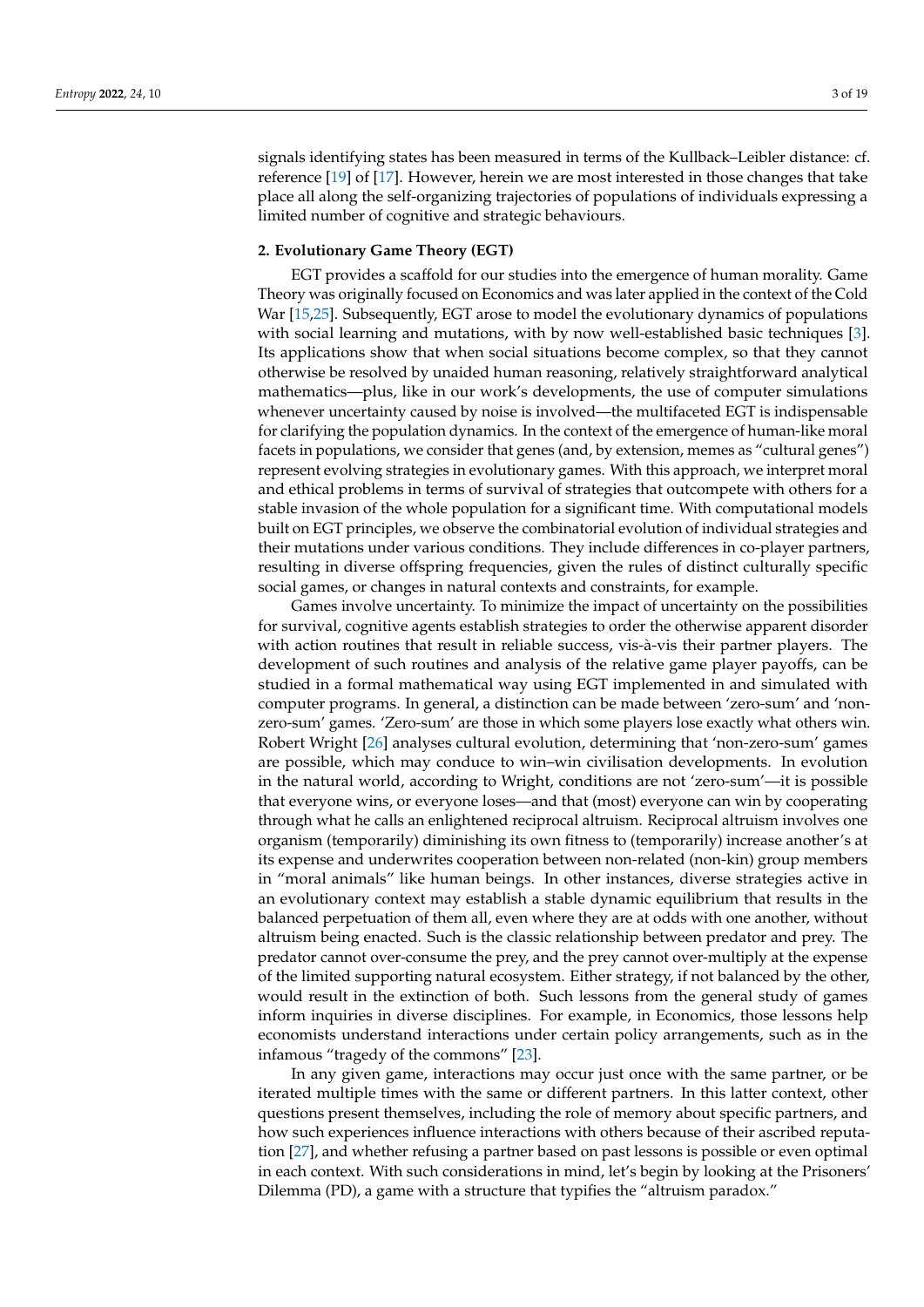In the classic PD, prisoners A and B are jointly held in suspicion of having committed a crime. A does not know what B may or may not be confessing, and vice versa. Either can confess to the crime or else say nothing (cf. the payoff Table [1](#page-3-0) below).

<span id="page-3-0"></span>**Table 1.** Prisoners' Dilemma.

|                       | <b>Prisoner B: Silence</b>                         | <b>Prisoner B: Confesses</b>                       |
|-----------------------|----------------------------------------------------|----------------------------------------------------|
| Prisoner A: Silence   | Prison for six years, for<br>each of them          | A: Prison for ten years<br>B: Prison for two years |
| Prisoner A: Confesses | A: Prison for two years<br>B: Prison for ten years | Prison for eight years,<br>for each of them        |

As evident from the  $2 \times 2$  payoff table, if both confess then both get eight years in prison. If one confesses and the other does not, then the confessor gets two years and the other ten. If both say nothing, then both get six years. It can be advantageous to not remain silent. Indeed, if one keeps silent while the other confesses, the confessor will be imprisoned for only two years while the silent one for ten: only the confessor gains. At worst, at the collective level, both confess and receive eight-year sentences, neither wanting to assume the risk of remaining silent. Yet, if both will remain silent, then each would receive only six years, as opposed to the eight years for each when both confess.

The PD is a classic game in which both players tend to confess. Unable to communicate, they cannot cooperate in achieving the more favourable result of the two remaining silent. Due to this uncertainty, players of the PD tend to suffer more than they might if there were some further avenues for cooperation available to them. Such avenues emerge as "honour amongst thieves," for the PD can be played over many iterations with players remembering how partners played in the past. Betrayals may be met with revenge, or with intolerance and unwillingness to engage with that betrayer during future iterations.

Building on the classic PD, consider a multiplayer situation in which we ask what the best of all possible strategies over many iterations will be, adding just the sort of complexity that can be clarified with the help of a computer analytical computation or simulation. One starting assumption of such a model is that any strategy can play against any other, and from the memory of different experiences can then move on to other situations in which a given player will want to interact only with certain other players which proffer strategies that had not resulted in betrayals to them in the past. Thus, the simple PD can represent social cognitive constraints as parameters, thereby becoming more realistic.

Further adding to the realism, strategies may evolve by copying those of other augmented winning strategies (such as might be the case with statistical treatments of similar dynamics). Top winners may be understood as those that are able to reproduce more of themselves on their own. That is, they engender new players that are copies of themselves directly, rather than change their mind and strategy through experience gained by the iterations of structured engagement with diverse others. That is, the more successful have more "children." Moreover, we may constrain the game by limiting the total fixed number of individuals that can be supported in a population, because, say, global environmental resources are limited. Therefore, some individuals are disposed of randomly with some probability, or according to some other condition or constraint. One option is that those who lose more (or gain less) are eliminated. Without sufficient resources, some will find themselves unable to reproduce, with their represented strategies subsequently dying out. Under such a constraint, only those who gain more than some limit can produce copies of themselves (reproduction is costly). The intention of this interpretation of environmental constraints with resulting social pressures to reproduce is that, throughout the iterations of the game, surviving strategies should aim to accumulate necessary resources and to occupy vital space in the limited population. Success in this context means that a strategy gains the resources necessary to make more copies of itself, i.e., to propagate its genes and memes; while losing means not being able to maintain the continuity of genes and memes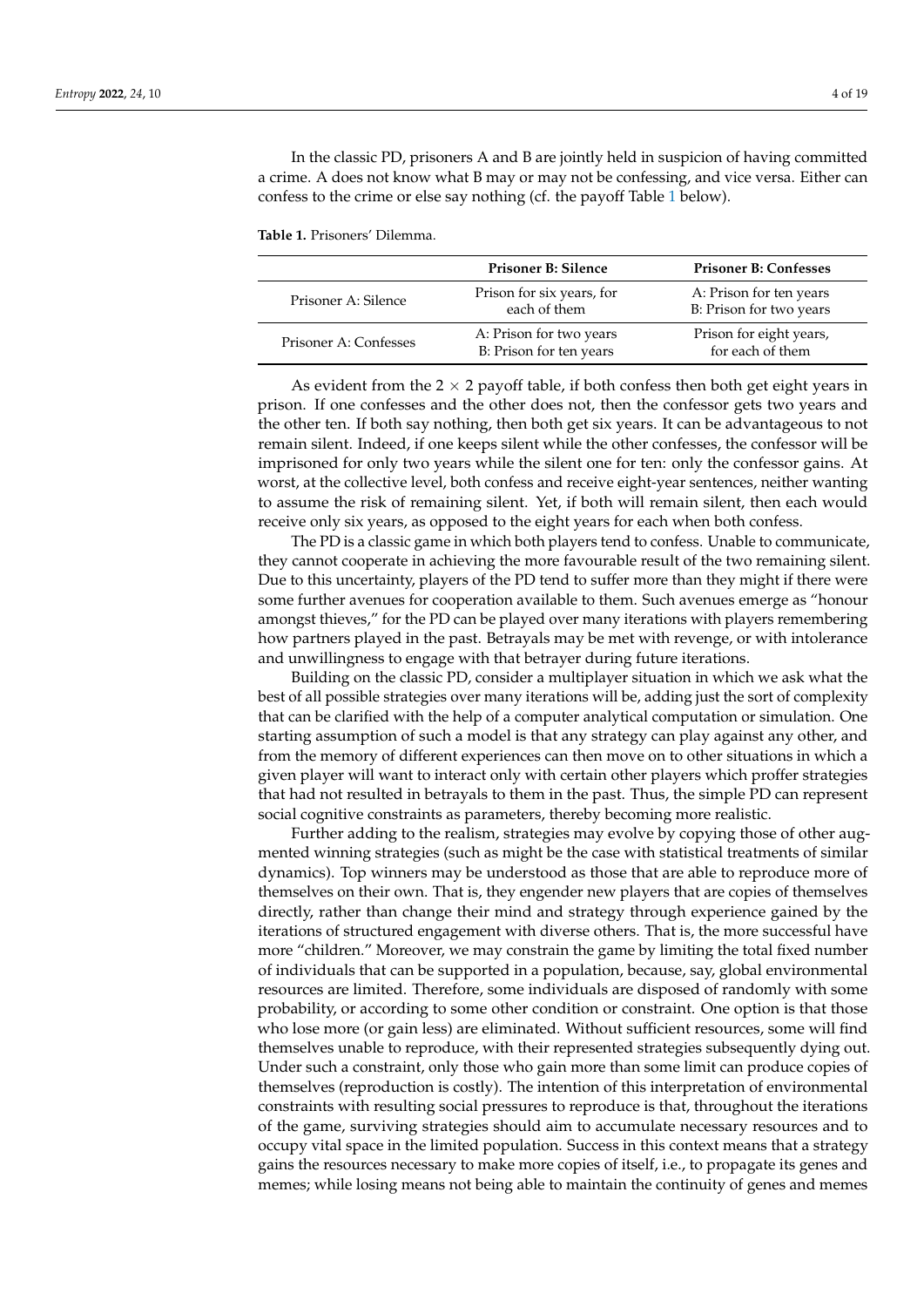of a given strategy. Thus, the simple PD begins to represent realistic evolutionary dynamics as constrained by available natural resources.

Some questions present themselves. If everyone can benefit with increased cooperation, how can this cooperation be guaranteed, and benefits realized? At the same time, how can players who want to benefit (and reproduce) without shouldering the burdens of cooperation (so-called free-riders) be avoided, with their reproduction being thereby limited, and their cost to the cooperating others in the society be minimized?

Minimizing opportunism while maximizing cooperation is a classic problem in Evolutionary Psychology [\[9\]](#page-17-3). This is a complex problem. Our approach to solving this problem involves using computers to simulate the evolution of diverse strategies in dynamic interaction with each other over multi-generation timespans. In the context of EGT, we design formal games combining cooperative and competitive situations with strategies that spontaneously may even mutate, until stable dynamics might emerge. One important aspect of such simulations that adds to their psychological realism is the capacity for agents not only to learn from each other, adapting to changing conditions by adopting successful strategies as exhibited by fellow constituents, but also to recognize strategies employed by one another through intention recognition, thereby helping to balance cooperative benefits with opportunism, as reviewed in the next section.

#### **3. Intention Recognition**

Intentions and their recognition play a central role in morality, as shown, for example, in studies on the moral doctrines of double and triple effects [\[24](#page-17-14)[,28\]](#page-17-18). Several studies have focused on the evolution of cooperation in the context of EGT, viz. [\[3](#page-16-2)[,29\]](#page-17-19). These, however, have neglected the role of intention recognition for cooperation in moral animals such as human beings, for whom learning how to recognize intentions and how to form mutual commitments accordingly can help solve cooperation problems [\[30](#page-17-20)[–32\]](#page-17-21). The results of our research in this context, using the Iterated Prisoner's Dilemma (IPD) [\[33\]](#page-17-22), and employing tit-for-tat (TFT) and win-stay-lose-shift (WSLS) strategies, for example, show that, when groups include agents with some ability to recognize intentions, these will prevail against those that cannot. Moreover, intention-recognizing strategies result in significantly increased overall cooperation, even with extra cognitive costs associated with detecting a more or less hidden or an explicit intention. By focusing on these elementary though fundamental forms of cognition, plus social learning ability, the EGT approach affords a clearer view about the complex dynamics between the individual and the social collective, than what can be gained by approaches neglecting these fundamental cognitive abilities, and/or that proceed unaided by contemporary computational tools. Our work, hence, provides important insights into the reasoning of human moral agents. Moreover, by extension, it may also offer insights into how we may conceive of future moral machines as being able to recognize the intentions of others, perhaps thereby deserving consideration when we are confronted with decisions involving the design of such agents in the future.

#### **4. Commitments**

With intention recognition, moral agents can maintain higher levels of cooperative behaviour than without this capacity. In parallel, agreements cemented on prior communication should help to avoid misunderstandings. Usually, human beings establish commitments prior to beginning a cooperative project, for instance through a contract stipulating in advance the consequences for failing to deliver on a commitment. Commitments may be envisaged as intention manifestation, the obverse side of intention recognition. In corresponding research, we have been able to show that this capacity to form prior agreements may have evolved through natural selection, confirming the conclusions of [\[34\]](#page-17-23). In particular, we show that explicitly forming such agreements prior to cooperative action facilitates cooperation more effectively than just punishing afterwards, in spite of costs of forming such agreements.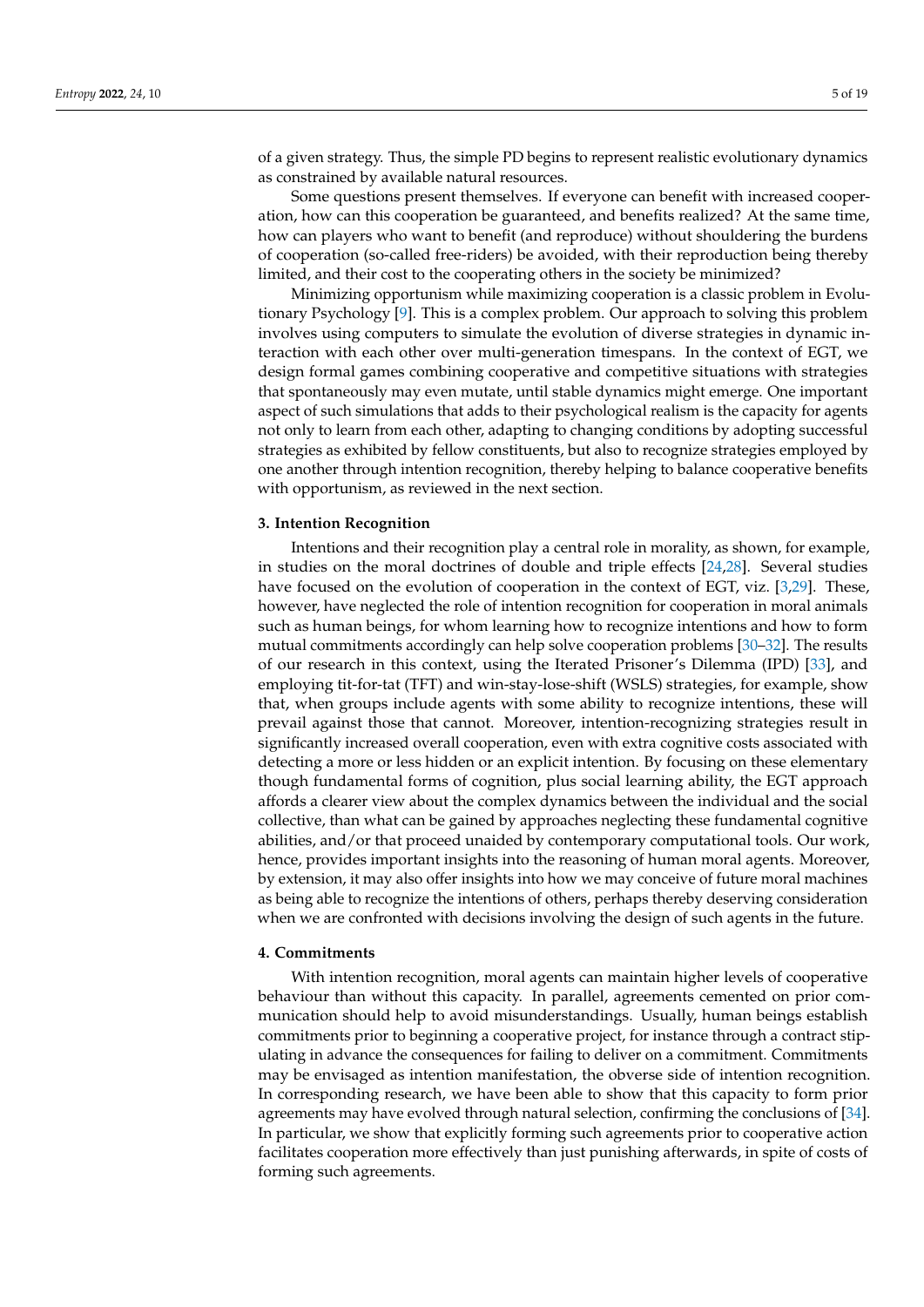Our studies use EGT to show that the cost of making commitments (e.g., paying an attorney to draw a contract) can be justified by overall higher payoffs for all, if the penalties paid to those who honour commitments by those who fail to do so are high enough, but without being too high. With such policies in place, agents representing strategies pursuing cooperative agreements become dominant, resulting in levels of cooperation unachievable in the society otherwise. Free-riders, those who intend to exploit efforts of cooperators for selfish and relatively short-sighted gains, are more easily avoided if intentions can be recognized or manifested. Interestingly, if penalties for breaking agreements reach a level approximate to the cost of forging a prior commitment plus the cooperation benefit, then no additional benefits result from increasing those penalties above this threshold. The implication here is that it is not necessary to enforce excessive penalties for violations of commitments, as such would induce undesired side effects, including cooperators becoming unwilling to bear the costs of forming such commitments. Rather, there is

opportunists, thereby helping solve the evolutionary dilemmas of cooperation. As we have reported, intention recognition and the ability to form and to maintain prior commitments shed new light on the effects of these and other mechanisms on the evolution of cooperation. Moreover, greater levels of cooperation result from the formation of prior commitments [\[32\]](#page-17-21). Costs of contracts promoting cooperative behaviour are justified, in time and other resources, so long as they result in increased mutual social benefits beyond these costs. Our work thus shows that the ability of the individual agent to recognize intention plays an important role in promoting the emergence of cooperation at the level of the group. Indeed, by applying lessons from experience to current observations, the ability to recognize intentions facilitates cooperation, even without formal commitments like contracts. Recognition of intention alone is advantageous in avoiding costly commitments with free riders. However, to achieve higher levels of cooperation in a mixed and dynamic society where intentions cannot be evaluated with enough precision and confidence, formal agreements may still be necessary.

a "sweet spot" that balances the benefits of cooperation with the costs of free-riding

### **5. Punishment**

The combination of selective commitment through intention recognition plus punishment of failure to honour prior commitment can prevent antisocial behaviour better than through intention recognition alone. In establishing this fact, our research group has made several comparisons between models, involving prior commitment with subsequent punishment of free-riders. Furthermore, we have compared these results with a strategy that does not first form prior agreements, but more simply just punishes offending parties after the fact.

Punishment does encourage cooperation in populations of merely self-interested individuals. However, necessary punishments of sufficient intensity can be so costly to punishers, and restrictions on those punished can be so excessive that significant levels of cooperation cannot be achieved, for such policies effectively remove opportunities for future cooperation after corrective measures are imposed. In particular, our studies show that arranging prior agreements establishing expected punishments for non-cooperation is able to reduce the costs of punishment enough for higher levels of cooperation to emerge. Interestingly, with such a policy in place, the cost of enforcing punishments declines at the same time.

Observing that prior commitments and punishments of failures to honour such commitments complement each other, we have researched how these strategies can synergize in order to deal with different types of dysfunctional behaviours. First, our research has been able to demonstrate that a probabilistic simple combination of both increases cooperation above what either alone can achieve when applied just by themselves. Effectively, the establishment of a prior commitment diminishes the cost–effect ratio relative to the benefit, should punishment need to be executed. This result turns out to be especially significant when the cost of creating such an arrangement is sufficiently low.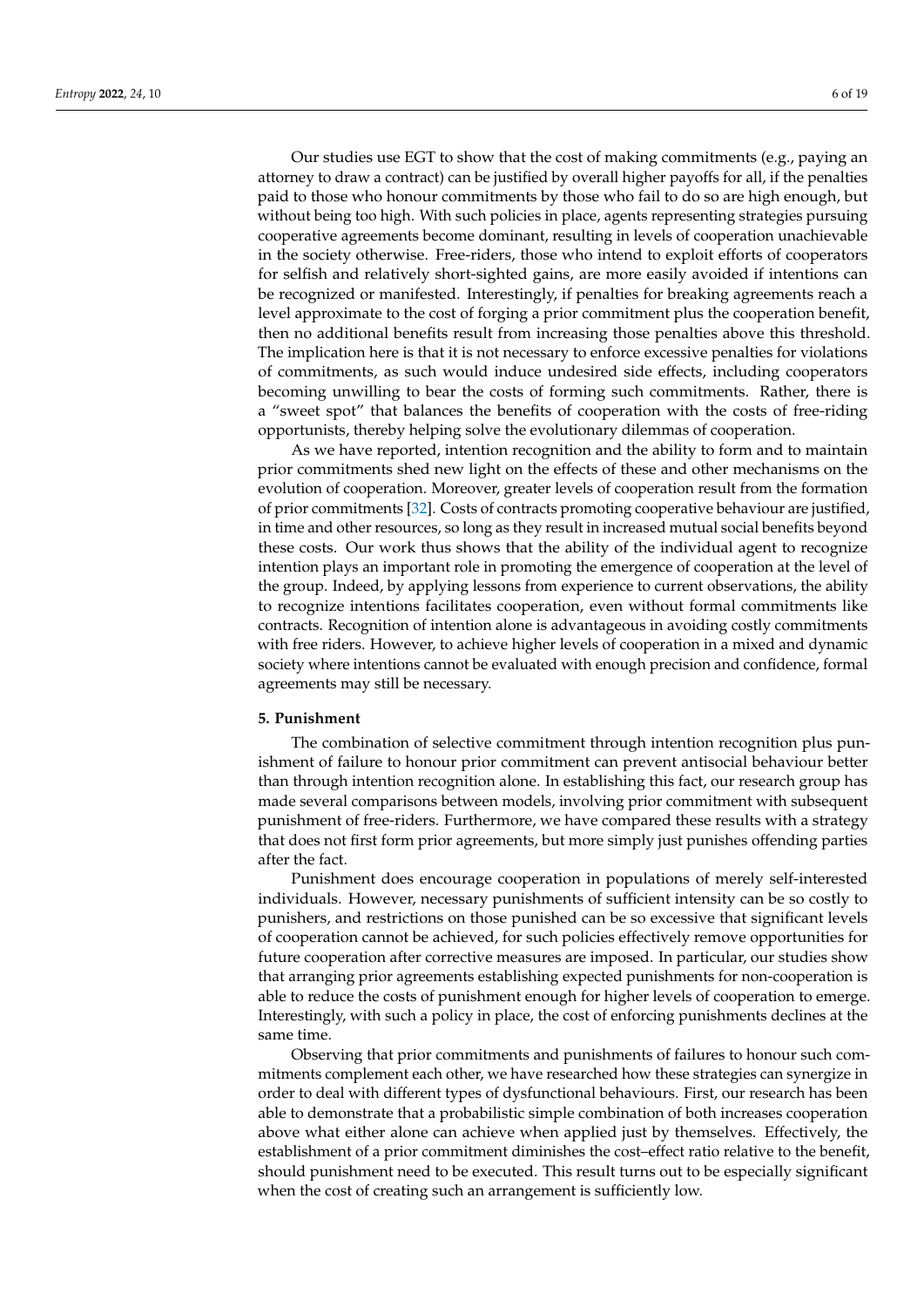Our models have indeed shown that combining prior commitment with punishment leads to a significant increase in cooperation, overcoming the weaknesses of each strategy when exercised alone. However, what should one do when traitors can punish cooperators, as in forms of so-called anti-social punishment, such as those that may occur in the case of organized crime? [\[35\]](#page-17-24) This is a long-standing problem and a major challenge in studies on cooperation evolution. Using the one-shot PD in which players engage in a single interaction, and in which some can propose cooperation agreements before an interaction as well as punish defectors afterwards, Han [\[35\]](#page-17-24) showed that cooperation and social (as opposed to anti-social) punishment can co-evolve, even under the threat of anti-social punishment. With social punishment, only those who fail to honour a prior commitment to cooperate are obliged to pay compensation. As a result, anti-social punishers are significantly restricted by social commitment proponents. Still, because the cost to engage in social commitment agreements can be high, such regimes can be dominated by social punishers, for these do not shoulder the costs of forming commitments, all the while maintaining cooperation amongst one another.

Our results suggest that when punishment and commitment strategy options are both available in a population partly composed of anti-social players, a significantly greater cooperation is achieved than if only one of them is available, with an interesting caveat. The prior commitment mechanism alone strongly encourages cooperation but can be vulnerable to anti-social behaviour. The added payment of an extra cost of forming and enforcing commitments on top of mere punishment, which is vulnerable to anti-social punishers' betrayal, is conducive to a significant increase in social cooperation and a decrease in anti-social behaviour. Thus, given the contribution to social welfare that this improvement represents, our research points to an interesting and important evolutionary dynamic, namely that forming prior commitments catalyses the emergence of the social punishers, and together the two mechanisms deliver greater benefit than either one by itself.

#### **6. Public Goods**

When considering cooperation problems, at root there is concern for public goods, especially about how to restrict free-riders from access to goods and how to monitor performance in honouring commitments without undue cognitive costs, whereby tracking free-riding behaviours, especially in large diverse populations, might add to uncertainty rather than help to manage the public good. Modern institutions, such as social health systems, work when prior agreements to contribute to them are formed and when commitments to doing so are honoured. Problems arise when free-riders (which do not contribute) take advantage of such agreements. Eventually, with too many free-riders, members of the group who initially commit to contribute will cease promotion of the public good in question, and the benefit that the public good would represent can be lost. In any such scenario, evident both in the natural world [\[34\]](#page-17-23) and in laboratory experiments [\[36\]](#page-17-25), prior cooperative commitments are essential to motivate cooperative behaviour in large diverse populations over the long term.

In the scope of a Public Goods Game (PGG) employing EGT to model large groups involving especially beneficial public goods, e.g., social health care, [\[37\]](#page-17-26) showed that implementing measures to limit benefits to free-riders results in better social outcomes, even if these measures incur extra costs for cooperators. PGGs are standard frameworks used to study the emergence of cooperation within diverse groups of interaction [\[3\]](#page-16-2). PGGs involve players in groups of a fixed size. Each player can choose to cooperate, thereby contributing to the public good, or not to cooperate, thus not contributing to the public good. Choosing to not cooperate, a player thus becomes a free-rider who aims to gain selfishly from the contributions to the public good of those who chose to cooperate at the time the free-riders chose not to.

Indeed, in modelling such a PGG scenario, total constituent contributions to the public good are first multiplied by a constant factor representing the overall social benefit of cooperation. The resulting product is then distributed equally amongst all, regardless of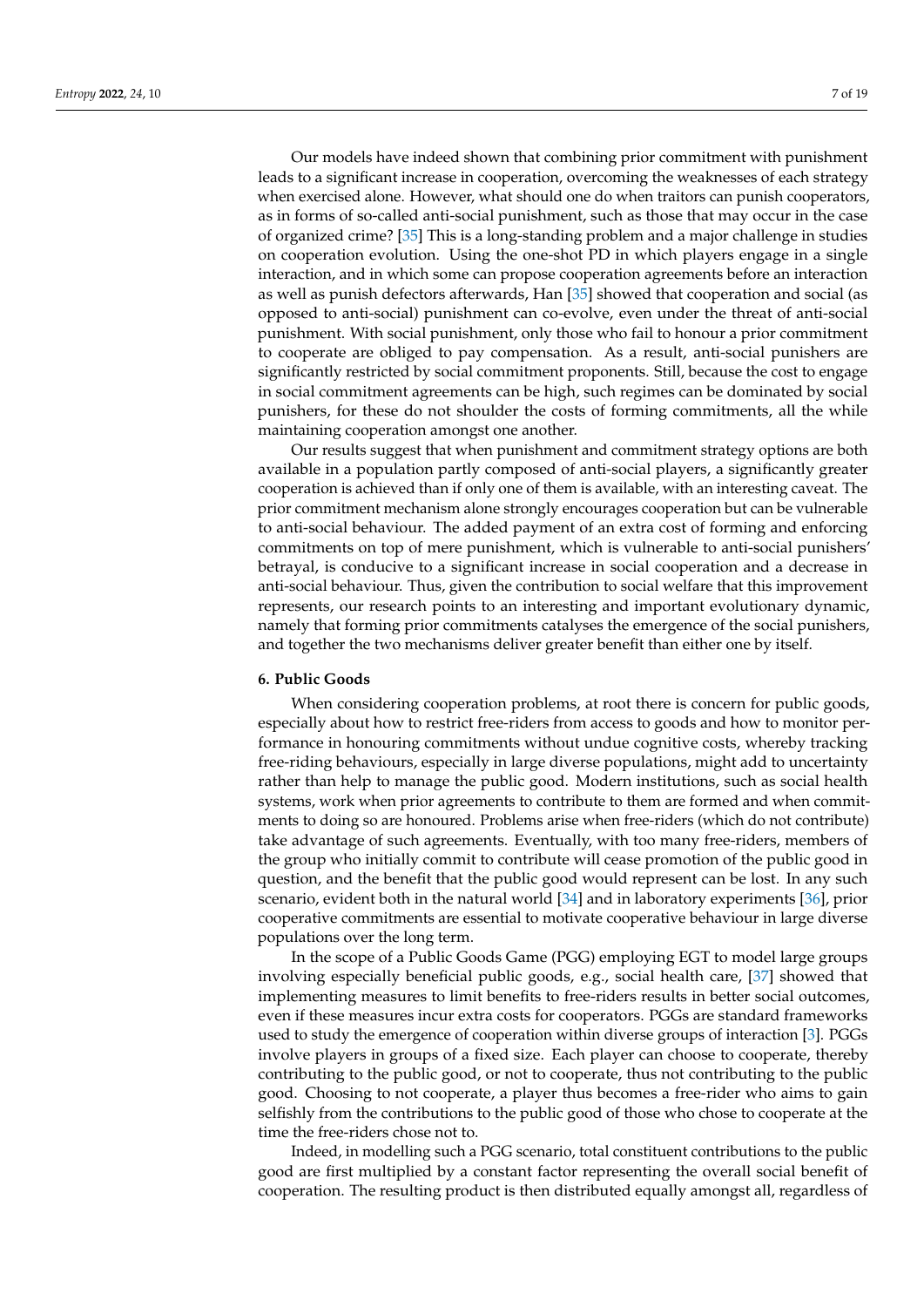whether any individual initially contributed or not. Injustice as unfairness arises due to the costs of forming commitments, for the individual cooperators. Cooperators gain less than non-cooperators who do not incur such costs, so free-riders are considered "immoral". Moreover, should free-riders be permitted to avoid commitments while still gaining from the efforts of those who do, then cooperation is discouraged in subsequent iterations, since relative benefits for cooperators is diminished.

To further investigate commitment strategies, we expanded the PGG as described above in [\[38\]](#page-17-27). Before the actual start of a fold of plays, those PGG players wanting to commit to cooperation and contribute to the public good, demand that other co-players commit similarly and share the costs of setting up the agreement. A real-world example might involve paying costs associated with a formal contract specifying terms of mutual commitment. If co-players pledge to share associated costs, then public good proponents proceed on the assumption that everyone who so committed will contribute accordingly. If a player commits only after the initial agreement is established, and the public good goes forward, then that player has not contributed to the costs of initially forging the contract. The expectation, then, is that such a player must compensate those who did bear the burden of those costs and, as commitment proponents may encounter others who seek to avoid such costs while still benefitting from the resulting cooperative arrangement, strategies are required to address the negative impact of these individuals.

AVOIDANCE is the simplest such strategy and amounts to not creating the public good to start with. This strategy diminishes benefits that can be realized by those who seek to establish the public good, resulting in a moral dilemma. Alternatively, access to a created public good can be limited, so that only those who commit to paying associated costs enjoy (better) conditions of access to it. Or benefits for non-contributors might be reduced. This alternative is the RESTRICTION strategy. Our investigations, comparing these two strategies, deliver two main lessons:

- (i) In a one-shot PGG, if costs associated with forming commitments are minimal relative to its benefits, both strategies encourage cooperation, thereby generalizing results of pairwise interactions to the larger group context;
- (ii) As groups grow larger and/or as public good benefits increase, RESTRICTION encourages greater commitment to contributing to the public good, even when costs associated with restriction are quite high relative to the public good benefit.

In [\[39](#page-17-28)[,40\]](#page-18-0) we investigated commitment in PGGs differently, employing a different set of strategies. In summary, this work considers that constraints based on overall social benefit may not always be possible. Instead, many public goods can only be realized with a minimum level of participation. In such a context, agents demand prior commitments from other group members and agree to contribute themselves, based on how many of those others do choose to commit. With this information, agents can then calculate whether sharing in associated implementation costs is worthwhile, relative to overall social benefit. This research evinced that cooperative behaviour was encouraged when paying costs associated with forming prior commitments was voluntary but was contingent on minimal participation. Moreover, when costs are small enough, prior commitments are formed more frequently, resulting in greater cooperation within a population than when such costs are relatively high. Importantly, optimal levels of participation emerge depending on context. With increased costs associated with contributing to the public good, and with increased costs associated with the formation of prior commitment to contribute to said good, a higher degree of explicit prior commitment is necessary to ensure that benefits are realized.

Furthermore, in [\[39](#page-17-28)[,40\]](#page-18-0), we also considered that agents often delegate the formation of prior commitments as well as the monitoring of participation to an external other, e.g., an attorney, policeman, or institution, rather than attempting to undertake these efforts individually. In summary, in such a scenario, external delegated agents themselves also benefit with increasing cooperation, for example in the form of social services, including public transportation, institutional agreements between nation-states, or crowd-sourcing services. Delegated agents and institutions often require payment from committed group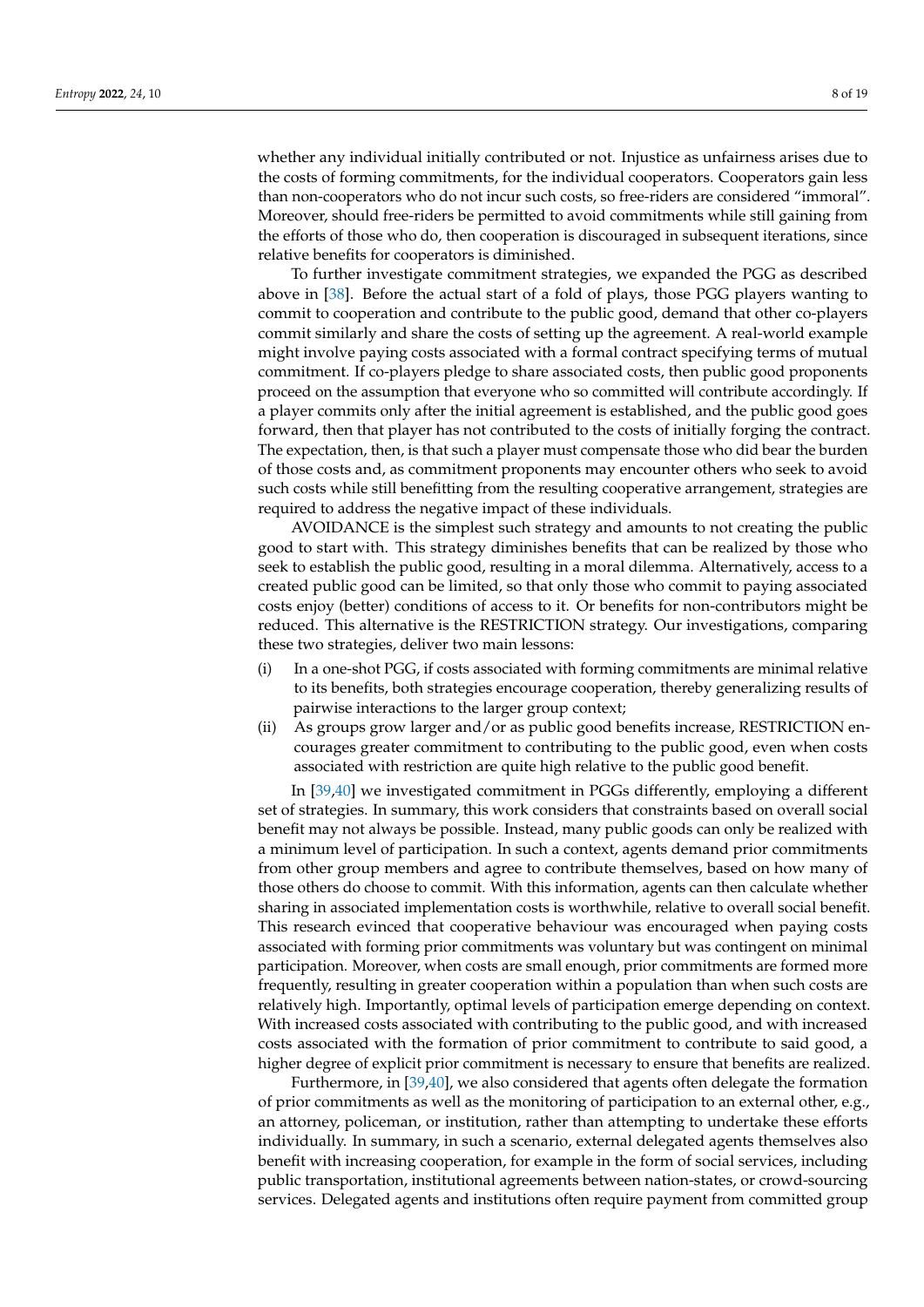members for such services in the form of taxes and other fees. This research was able to show that such an approach to forming and enforcing commitments affords benefits beyond that of strategies depending on individual commitments and monitoring thereof. Instead of relying on constituents to take the initiative independently, issues involving unfairly distributed personal costs in forming and enforcing commitments, which prevent the personalized approach from realizing necessary levels of cooperation, can be eliminated. Again, this work confirmed that the level of participation is critical in deciding whether a prior agreement to cooperate towards a public good should be forged. Specifically, more rigour is required for an agreement to be formed through a centralized system, with its associated increased costs. However, once in place, such arrangements result in higher levels of cooperation, and increased benefits in terms of social welfare, due in part to a more wide-spread distribution of costs associated with forging and enforcing group-wide commitments.

## **7. Apology**

Apologies often do not come easily, but our work finds that they do promote cooperation, especially in contexts that may be characterized by their uncertainty. In complex and changing situations, in attempting to coordinate action with diverse others with equally diverse aims, agents can make mistakes. Individuals who are able to apologize ensure cooperation, subject to the understanding that apology for present and future failure to uphold commitments to cooperate is costly, with its associated costs borne personally by the offending agent [\[41,](#page-18-1)[42\]](#page-18-2).

Apology is a ubiquitous mechanism reconciling conflicts between individuals during long-term repetitive interactions (e.g., in the context of marriage). Moreover, apology is possible without external actors, like those discussed in the previous section on public goods, namely parents, teachers, or courts, which would have a greater cost for all concerned. Apology is pervasive in real-world social human environments, like medical malpractice and seller–customer situations, where common experience associates apology with restoration of good will and therewith increased cooperation. It also facilitates positive emotions in online markets and human–computer interactions. Our research into the synergy between apology and commitment has shown that apologies are uncommon in interactions between participants without commitments to one another, especially if engaging in these cooperative apology interactions is costly. Our work shows instead that the formation of prior commitments increases the frequency of apologies. Moreover, our work has shown that apology can only rectify prior failures to honour commitments if sincere, with "sincerity" reflected as significant costs for the apologizing agent. Interestingly, because the lack of such costly apologies promotes free-riders with false commitments, our models correspond with real-world experience, in that more costly apologies are best exercised in more committed rather than less committed relationships.

In our above-mentioned work, we have used the Iterated Prisoner's Dilemma (IPD) game to model populations which include agents embodying strategies that apologize between moves, subsequent to a mistake. An act of apology in this context consists of compensating the offended player to ensure that this player will cooperate, not defect, during the next move. With an adequate apology cost, a population of agents able to apologize can cooperate perfectly. Yet, strategies exploiting apologetic behaviour can emerge, including accepting compensatory apologies from others without apologising for one's personal mistakes. Offering excuses, "false apologies", without compensation for failures to maintain commitments, however, diminishes the overall benefits of apology for the group.

Our research using EGT has shown that, if apologies are executed in complement with the formation of prior commitments before the playing interactions start, the strategy of false-apology can be discouraged. This research generates the following main conclusions:

(i) Apology alone does not result in high levels of cooperation in a population;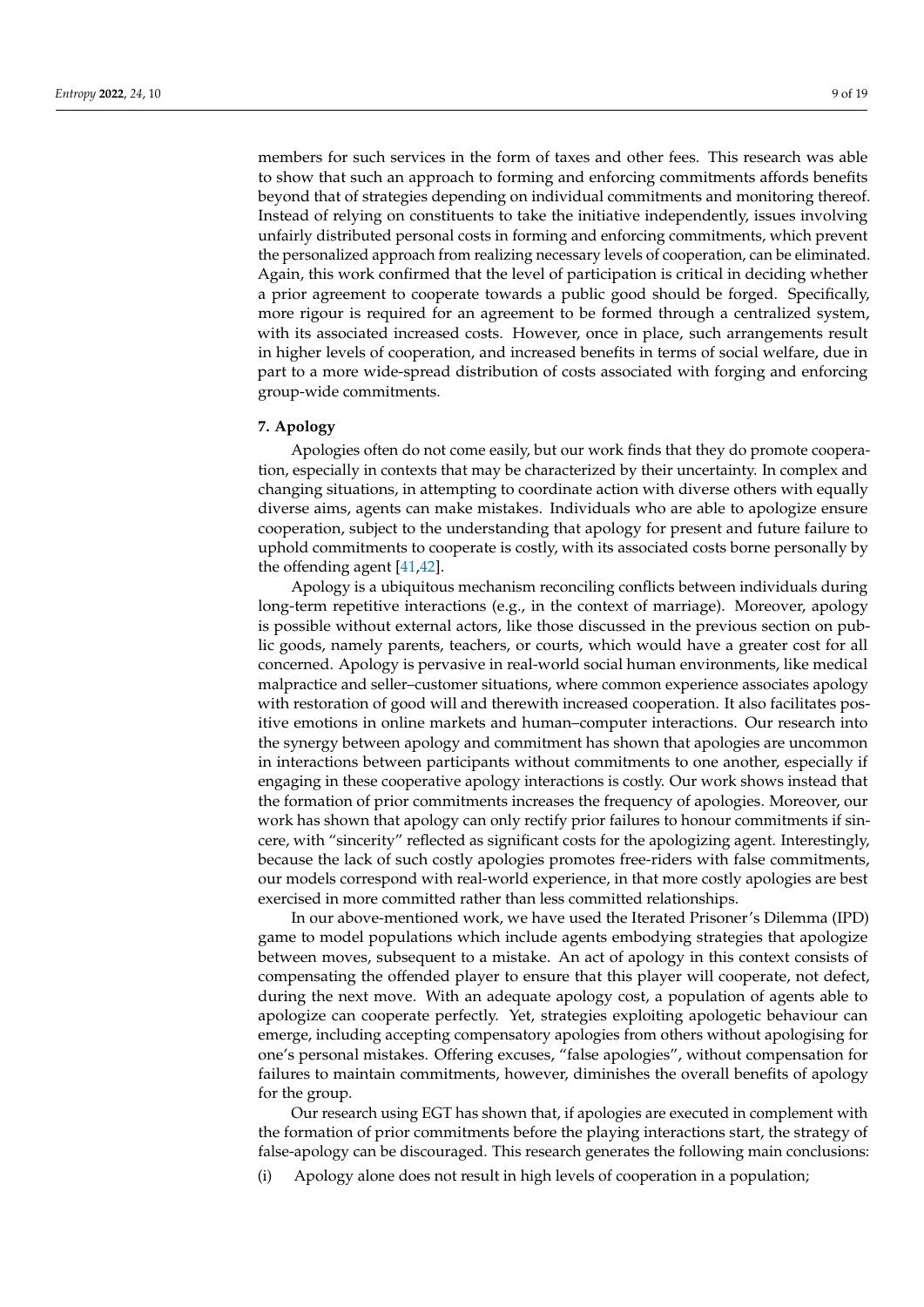- (ii) Apology in complement to the formation of prior commitments results in much higher levels of cooperation than with either by itself;
- (iii) Confirming other studies, e.g., [\[43\]](#page-18-3), only sufficiently costly, i.e., "sincere", apologies encourage cooperation, both in non-committed and in committed relationships;
- (iv) Costlier apologies emerge in the context of committed relationships, with less-costly apologies suiting non-committed interactions, a result that we interpret as emerging because costlier apologies identify committed partners to the exclusion of free-riders and agents issuing false commitments, underscoring the principle that "commitments bring about sincerity."

In sum, our studies confirm the importance of apology and commitment mechanisms in dynamic social settings, and help inform what type of apology may be appropriate in different real-world contexts, such as after mistakes in the context of a committed business relationship, for example, and if (and by how much) an apology should be augmented with commitment to future cooperation, like the compensation for irregularities suffered in the context of service provider-customer relationships, for example. Finally, once adequate apologies are offered, then there arises a complementary mechanism securing future cooperation when such apologies are accepted, namely through forgiveness, which is the subject of the next section.

#### **8. Forgiveness and Revenge**

So far, we have seen that making prior commitments proves to be a cooperative stable strategy—that is, one that if adopted in a population to a degree will continue to exist in it—in dilemmas of a single iteration involving all its members. Moreover, we have seen that cooperation also occurs in the context of long-term, repeated interactions amongst committed partners—that is, members of a group who will have to interact with each other repeatedly for long periods of time, even intergenerationally, rather than in the context of single, one-off, interactions. With this in mind, we have seen that apology emerges as a strategy to rectify mistakes in the execution of prior agreements to cooperate. In everyday human interactions, along with apology, we also witness capacities for forgiveness and for revenge.

In the context of EGT, we employed the IPD to determine under which conditions revenge and forgiveness emerge, alongside apology, to moderate cooperative agreements [\[42](#page-18-2)[,44\]](#page-18-4). From this work, we learn, in summary, that sincere apology induces higher levels of cooperation and committed relationships even when mistakes are frequent, and that agents employ revenge, in the absence of apology, to defend themselves from and to discourage future defections. Hence, this work shows that revenge, apology, and forgiveness (accepting an apology, on evidence of the acceptance of future commitments to cooperate) play fundamental roles in inducing cooperation in repeated dilemmas.

In greater detail, some complexities are worth discussing, as they present themselves even in the context of relatively simple, structured interactions as modelled with the IPD. For one thing, commitments to cooperate may have to end before recurring interactions are realized. With this in mind, agents should embody strategies covering contexts in which an agreement is absent or present, as well as when such agreements should be proposed, accepted or rejected. For another thing, in contexts involving direct reciprocity [\[45\]](#page-18-5), whenever mistakes are made, due to 'confused minds' or 'trembling hands', which add to the 'noise' of commitments in repeated interactions (that is, the imperfections of communication channels), agents must choose to take such mistakes as defections, thereby imposing a penalty that expects compensation, but forgiving mistakes after the issuance of a sincere (that is, costly) apology, and to proceed according to the prior agreement in the absence of an apology.

Our work proceeded with the understanding that behaviours including revenge and forgiveness emerge so that mutually beneficial cooperative relationships can continue in the face of mistakes. Consider revenge. Revenge, understood as an imposed cost either directly, with a fine or some other punishment, or, indirectly, by restricting access to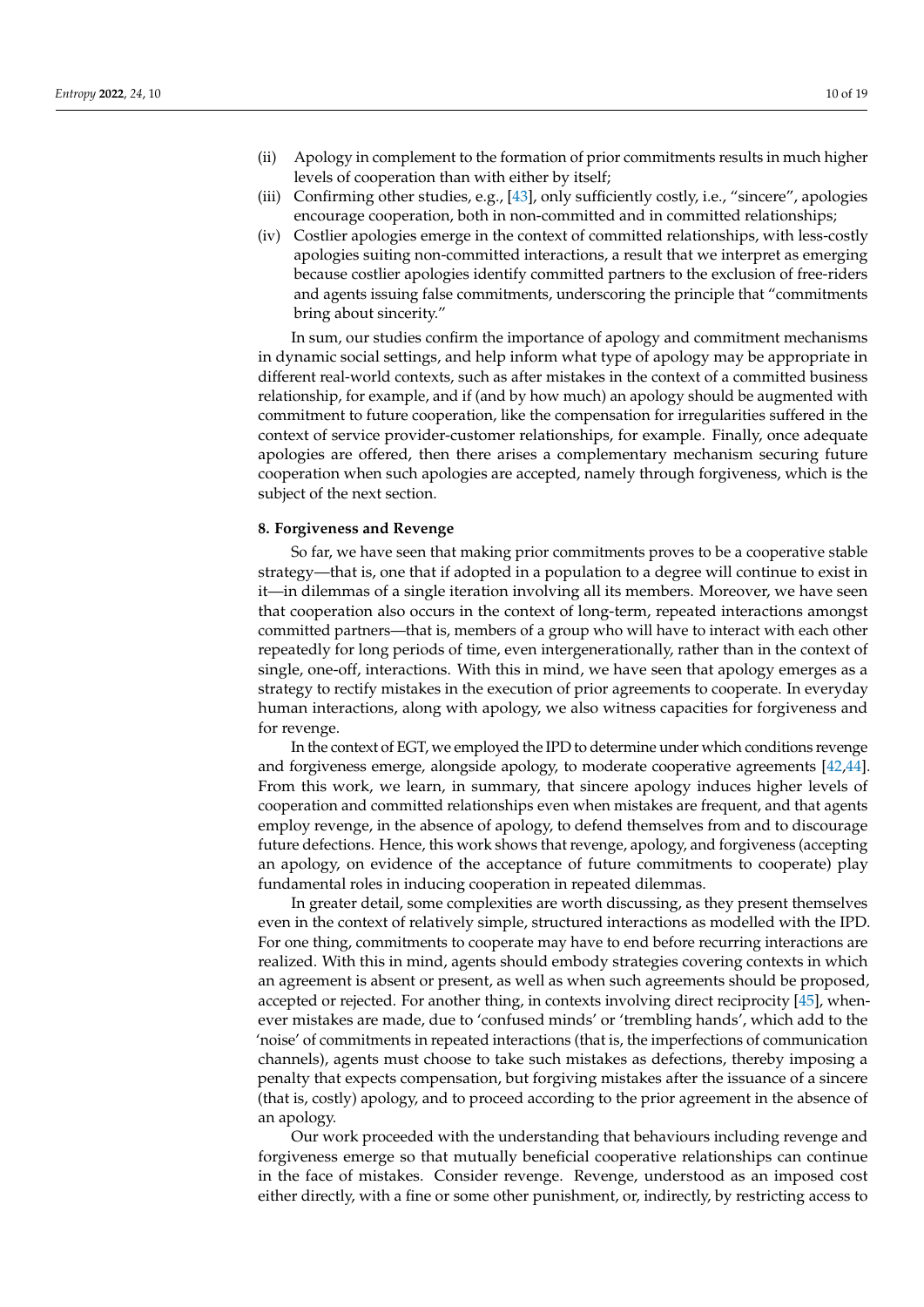some potential benefit, can discourage doing harm to others, including failures to honour commitments. However, in the context of noisy interpersonal relationships, typical of realworld interactions, one often cannot easily distinguish with sufficient certainty whether another's erroneous behaviour is intentional or accidental. In such cases, revenge may be inappropriate, and forgiveness and apology may play fundamental roles.

As we have seen, forming and committing to agreements to cooperate is a basic mechanism moderated by different strategies in ongoing social interactions. For instance, our research has been able to show that the detrimental effect of high costs of agreement is moderated by apology and forgiveness, since an ongoing commitment can provide benefits over the course of multiple interactions, even in the face of mistakes due to different reasons, some of which may not be clear. With mistakes apparent, our work shows that apology, with sufficient costs incurred on the erroneous agent, is an essential ingredient for forgiveness. Furthermore, this research shows that, in the case of an accidental breach of prior commitments, forgiveness given adequate apology serves to restore relationships in order that cooperative interactions can take place in the future.

Given the above abilities, the agents who are most successful in a population are those that propose commitments, agree to pay costs of forming these commitments, and cooperate unless a mistake is made due to noise. Moreover, these agents enact revenge (retaining the transgressors' share of the benefits from the agreed cooperation) and, most interestingly, will cheat during subsequent interactions. Revenge can deliver better outcomes than reciprocity (viz., the strategy tit-for-tat) in the IPD. Equally intriguing is the complementary result that forgiving agents do better only when the ratio between cost of commitment and benefit from cooperation is sufficiently large.

Now, since mistakes are inevitable in relationships in realistic (noisy) environments over the long-term, agents must determine whether or not to proceed according to a prior cooperative commitment when a co-player's mistake is detected, and then to take compensation immediately or to forgive the other, that is, maintaining the agreement despite prior, current and inevitable future errors, which may be ascribed to noise. In order to study how agents moderate such interactions, in summary, in [\[42,](#page-18-2)[44\]](#page-18-4) we extended and detailed the model of commitment (introduced before) with apology and forgiveness. In this work, we defined apology as either an external parameter (say, defined by the Law), or as an individualized parameter (say, defined by peers). In either case, experiments confirmed that forgiveness restores cooperative relations if coming after an apology from the offending agent, though only if that apology is costly or "sincere" enough, but without being so costly as to impede the ability of the mistaken player to engage in future cooperation. Interestingly, this result is confirmed by experimental psychology and the Law [\[14](#page-17-7)[,43](#page-18-3)[,46–](#page-18-6)[48\]](#page-18-7).

The extension of our basic model of commitment with apology and forgiveness results in increased levels of cooperation above those achievable with revenge alone. However, we now know this result holds only if there is a minimum cost representing sincerity. Somewhat counter-intuitively, offered apologies that are less costly than this actually reduce the level of cooperation below that expected with simple revenge. Even more surprisingly, if there is minimal sincerity of an apology or it is not costly enough, then individuals will deceptively propose or accept commitments so as to take advantage of ongoing social agreements by failing to honour commitments and offer excuses (based on, e.g., confused minds or unsteady hands) in order to be forgiven, thereby gaining from cooperation without bearing its associated costs, and to end up dominating the population. Hence, without a minimal sincerity cost of apology, forgiving mistaken agents removes the benefits of cooperation that commitments deliver by themselves.

In the above-mentioned research, we were able to demonstrate that false commitments to cooperate and reluctance to engage in cooperative agreements may result from mistakes that break prior commitments to cooperate. This research led to the conclusion that only the imposition of a strict ethics involving costly apologies that induce forgiveness can prevent such outbreaks. In a complementary way, commitments in repeated interactions in which they are recognizable as loyal, differ from commitments with subsequent failure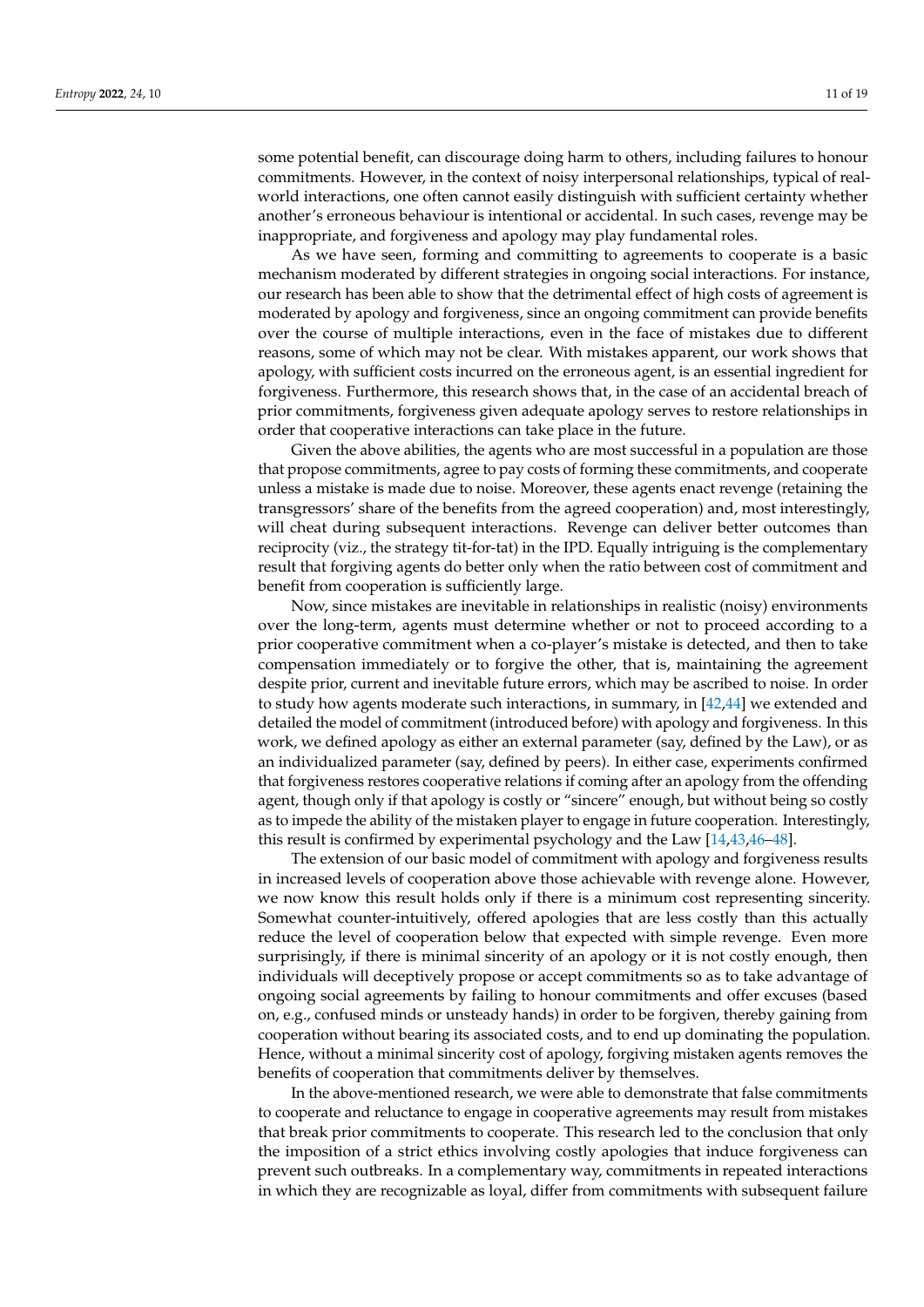compensations. Loyalty involves choice of partner(s) in cooperative interactions. Loyal individuals select partners with whom they have shared prior interactions. The work reviewed above does not consider such a mechanism, but shows that commitment encourages lasting relationships, especially when reinforced with forgiveness in the face of sincere apology, whenever inevitable mistakes occur in noisy environments, wherein agents are often plagued with uncertainty about the intentions of others in diversified populations.

#### **9. Guilt**

Machine ethics involving the capacity for artificial intelligence to act morally is an open project for scientists and engineers. One important concern is how to represent emotions that are thought to modulate human moral behaviour, such as guilt, in computational models. Upon introspection, guilt is present as a feeling of being worthy of blame for a moral offence. Burdened with guilt, an agent may then act to restore a blameless internal state in which this painful emotion is no longer present.

Inspired by psychological and evolutionary studies, we have constructed theoretical models representing guilt in order to study its role in promoting pro-social behaviour. Again, in the context of EGT using the IPD [\[49\]](#page-18-8), we modelled guilt in terms of two features. First, guilt involves a record of transgressions which we formalized as a counter tracking the number of offences. Second, guilt involves a threshold over which the guilty agent must alleviate the strained internal state, in the case of our models, through apology, and also by involving self-punishment, as required by the guilty feelings, both of which affect the payoff for the guilty agent. With this work, we were able to show that cooperation does not emerge when agents alleviate guilt without considering their co-players' attitudes about the alleviation of guilt too. In that case, guilt-prone agents are easily dominated by agents who do not express guilt or who are without motivation to alleviate their own guilt. When, on the other hand, the tendency to alleviate guilt is mutual, and the guilt-burdened agent alleviates guilt in interactions with co-players who also act to alleviate guilt when similarly burdened, then cooperation thrives.

As we have seen, socially beneficial apology behaviour emerges within the context of long-term commitments, assuming that prior agreements are made before the IPD begins and that compensation is given if an agreement is broken and an (adequately sincere) apology from offending partners is forthcoming. In such scenarios, simple apology results in a payoff advantage to the offending co-player. However, a simple apology is limited. Modelling guilt explicitly has allowed us to explore more extensive aspects of commitment-breaking behaviours, including the cumulative effect of wrongdoings or the use of anticipation to decide what to do in the context of a specific guilt level. Guilt is unpleasant, and people may resist doing things when anticipating feeling guilty about them. People will obey rules to avoid feeling guilty afterwards about breaking them. Guilt in this way acts not only a posteriori, but functions a priori as well, preventing harm as agents wish to avoid guilt and with it the necessity to alleviate guilt as wrongs accumulate. Anticipation of guilt thus leads to a norm conformity, even when retaliation is not expected to arise (as when we might get away with free-riding). Anticipating our own guilt can defeat the temptation to engage in harmful behaviours and, if the emotional cost of guilt were removed, then norm conformity might drop off dramatically.

In social dilemmas modelled using the PD, defection becomes the dominant strategy. Defectors do better than cooperators regardless of whether their partners defect or cooperate. In such a situation, it is rational for both parties to defect, even though mutual defection is often worse than (i.e., provides less benefits than) mutual cooperation (depending on the structure of the game). [\[45\]](#page-18-5) speculated that mutual evolution has promoted the emergence of guilt because it makes defection less attractive, with motivation from guilt becoming the dominant strategy due to corresponding social benefits. Individuals may gain materially by defecting, but guilt causes emotional suffering, and it is this suffering that encourages cooperation regardless of material gain [\[45\]](#page-18-5).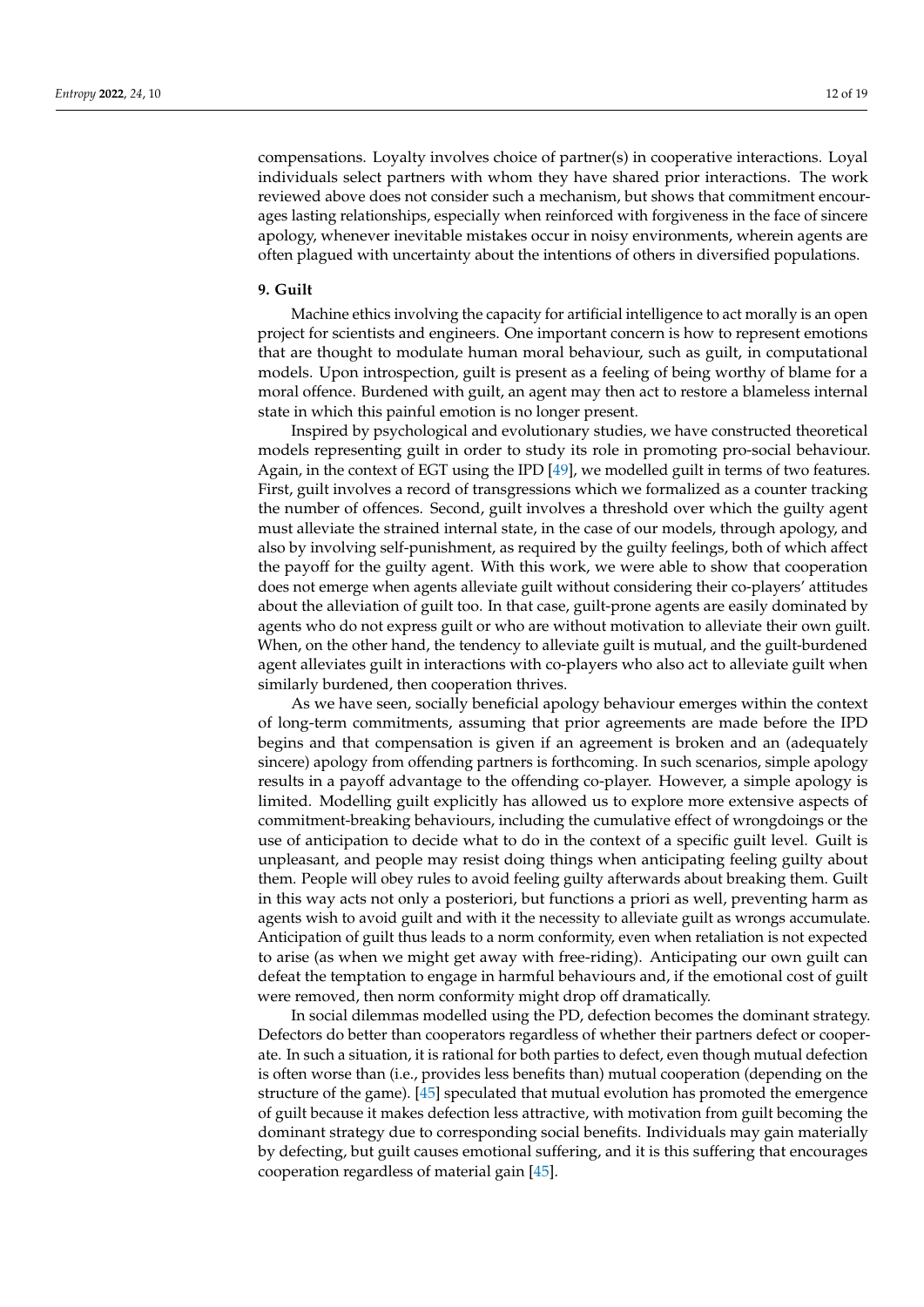However, common sense stresses that feeling guilt for harm done to others only makes sense if one perceives that those others do not intend harm as well. War is a case in point, i.e., guilt may be inappropriate if one kills if only to stop the other from killing first. Hence, recognising others' intentions must be considered in any (realistic) model of guilt. Our very first guilt model confirms this point. Where recognizing the intention of another is not considered, then feeling guilty about defections without regard for what others feel about their defections is self-defeating, as we shall see.

Modelling guilt first requires that it be formalized [\[49\]](#page-18-8). Our approach formalizes guilt as an aspect of an agent's genotypical strategies, and is quantified in terms of a threshold, G. On this model,  $G \in [0, +\infty]$ , and guilt at a given time is characterized by a transient level of guilt, g ( $g \ge 0$ ). As the experiment begins, g for every agent is 0. An agent's transient guilt level, g, increases by 1 when that agent performs some action that is considered wrong, like making a mistake that leads to breaking a prior commitment to cooperate. After a number of mistakes resulting in g reaching that agent's threshold of guilt,  $g \geq G$ , the agent is able to choose to (or not to) act to reduce guilt g below that threshold. This model retains the mechanism of guilt alleviation described above, whereby guilt can be alleviated by apologising to offended partners, or by suffering guilt as self-punishment when apology to offended partners is not possible. On our approach, apology need not result in a benefit for the offended other. Rather, we consider apology as an honest expression of guilty feelings, signifying commitment to future cooperation in the face of current or prior mistakes. In our model, the alleviation of guilt is costly, with this cost quantified in terms of  $\gamma$ , with  $\gamma \geq 0$ . A guilty agent suffers for guilty feelings in a form of self-punishment, this suffering being represented by quantity  $\gamma$ , with g being decreased (i.e., by 1). According to this definition, agents can be characterized in respect of different guilt thresholds. Some may be incapable of suffering guilty feelings, so their  $G = +\infty$ . Others may be extremely prone to guilt, suffering guilty feelings with any mistake, and so for them  $G = 0$ .

Employing the IPD, our work has shown that agents capable of guilt are not only evolutionarily viable, but that they come to dominate in populations mixed with other agents that do not express guilt. Moreover, our experiments show that guilt-capable agents can induce committed, long-term social interactions, with these relationships resulting in a greater social benefit. These investigations focused first on two extremes, with  $G = 0$ and  $G = +\infty$ . Results were generalized afterwards to agents for which  $G > 0$  and with G always less than the number of iterations of the IPD, because if G were to be larger than this, then G could in practice be given as  $G = +\infty$ . These models employed a stochastic evolutionary model that incorporated a frequency-dependent mechanism for selection, as well as for mutation, so as to investigate under which conditions guilt-capable agents are evolutionarily beneficial, resulting in stable long-term cooperative relationships with an increased mutual benefit.

Importantly, this work showed that, to be evolutionarily viable, a guilt-prone agentgenotype must act in view of the capacity for its game partners to also express guilt. The lesson from these experiments is that self-punishment by suffering guilt, without considering whether partners are also similarly guilt-affected, does not result in guilt becoming a dominant feature of individuals in the population. On the contrary, when defecting partners do not express guilt when they themselves do, then an agent should either not experience guilt or its guilt should be automatically alleviated, at no cost. Otherwise, guilt-prone agents would be exploited by non-guilt prone free-riders with respect to guilt.

Depending on how an agent handles guilt, i.e., that agent's strategy, the agent may self-punish, affecting its fitness, plus changing future behaviour. In our first model of guilt employing the IPD agents prone to guilt were not sensitive to expressions of guilt when its co-players defected. One lesson from that work was that agents prone to guilt but which are insensitive to guilt proneness of co-players are easily taken advantage of by free-riders who are not prone to guilt, and as a result do not afford increased cooperation in the group as a whole. In our second improved model, also in [\[49\]](#page-18-8), guilt-prone agents were responsive to capacities for co-players to express guilt similarly. From it, we learned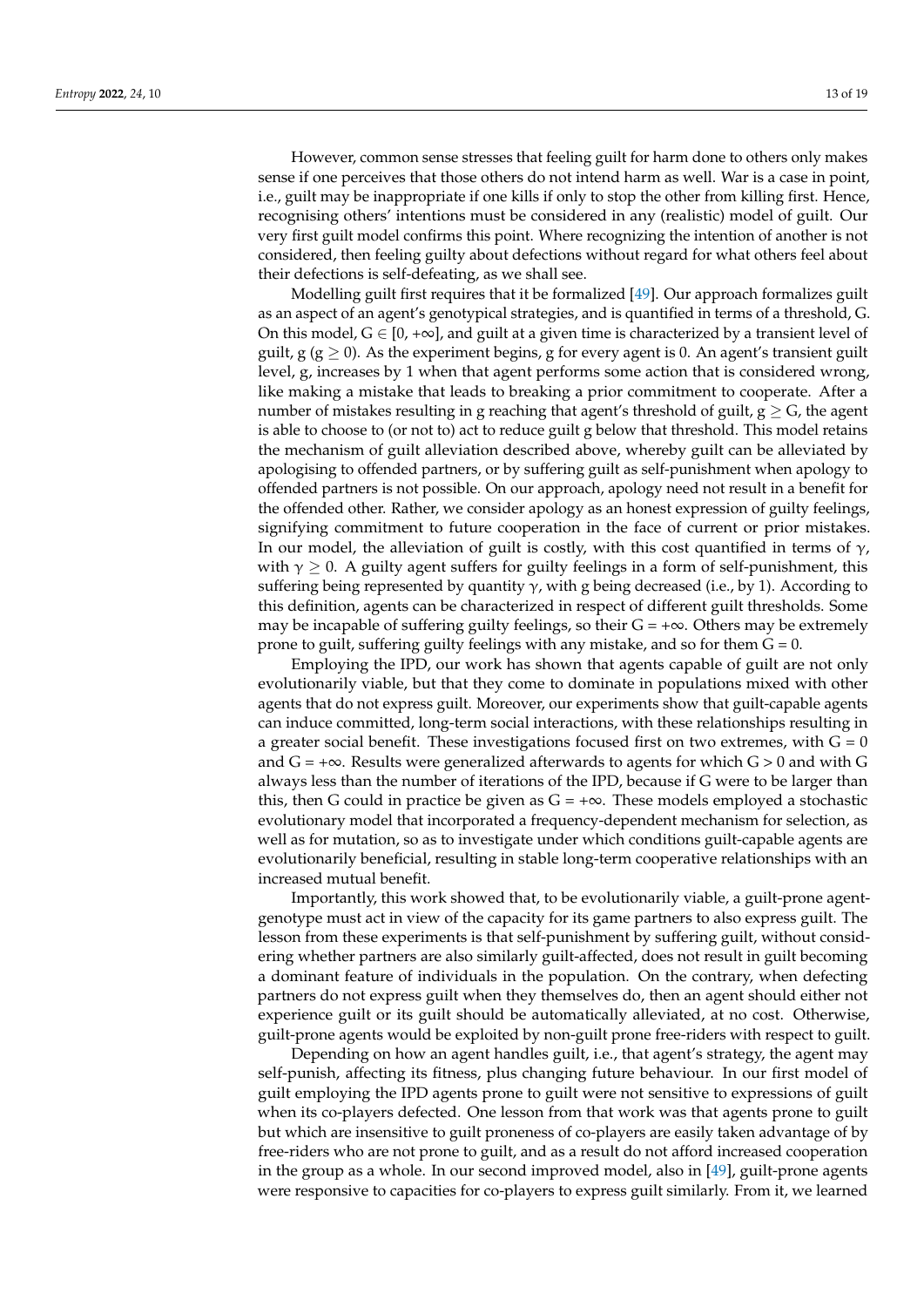that such guilt-prone agents did improve on cooperation, overall. This agent strategy to experience and to express guilt, all the while being sensitive to the presence of this capacity in others, was more successful, being mimicked by other members of the population and becoming pervasive.

In the IPD, agents evaluate each other based on their behaviours, to defect or to cooperate. In realistic contexts, human beings also consider how others come to these decisions. People, first, tend to trust others who cooperate without ever thinking about defecting over those who do consider defection as an option, and then choose against trusting them later. According to Kant, "In law a man is guilty when he violates the rights of others. In ethics he is guilty if he only thinks of doing so." [\[50\]](#page-18-9). Such sensitivity to the thought processes of others who may consider cheating or deception as an option involves a further capacity to recognize intentions. Consistent with Kant's observations, our research confirms that intention recognition plays a crucial role in moderating social interactions, even when any given intention is not carried out [\[30](#page-17-20)[,31](#page-17-29)[,51\]](#page-18-10).

From a multi-agent perspective, including mixed social-technological communities encompassing potentially autonomous artificial agents, and invoking the so-called "value alignment" problem (for a recent review cf. [\[52\]](#page-18-11)), our models confirm that conflicts can be avoided when morally salient emotions, like guilt, help to guide participants toward acceptable behaviours. In this context, systems involving possible future artificial moral agents may be designed to include guilt, so as to align agent-level behaviour with human expectations, thereby resulting in overall social benefits through improved cooperation, as evinced by our prospective work on modelling guilt, summarized in this section.

## **10. Counterfactual Thinking**

Counterfactual thinking (CT) involves a capacity to construct possible causal sequences. Moral judgement involves a capacity to choose between these alternatives, whereby the pursuit of one option implies not pursuing the others. This type of internal deliberation requires a cognitive capacity for counterfactual reasoning such as that evidenced in counterfactual arguments [\[19\]](#page-17-12). Counterfactuals serve the analysis of possible futures in this way. From an agent-level perspective, they are prospective of the form "What if the situation were different, and I would pursue this other action?" They also serve to analyse past situations and choices, as an agent is possibly informed by experience gained from the pursuit of a chosen action in the past. In such instances, an agent imagines the gains or losses that, knowing what it knows today, would have resulted had alternatives to actions pursued been carried out instead, e.g., "What if I would have done this instead of that?" [\[10](#page-17-4)[,11](#page-17-30)[,53\]](#page-18-12).

CT is in this respect a prerequisite for AI agents employed in the analysis of, for example, legal cases or in the evaluation of ongoing governance of such AI agents and their development. Moreover, given counterfactual reasoning in human beings, namely in making judgments and in evaluating choices, the question arises of how this ability can improve cooperation and generate consensus in populations of otherwise solely selfinterested individuals. The results of our research using EGT suggest that CT has limited cost and impact in cooperation problems wherein coordination of actions is not necessary, but that CT results in significant increases in cooperation in coordination problems in the context of large populations, such as those typical of human social situations [\[54\]](#page-18-13).

Counterfactual statements are conjoined conditional statements in which both the antecedent and consequent clauses are false [\[55](#page-18-14)[,56\]](#page-18-15). Counterfactuals, possibility, and the hypothetical are part of the genesis of what there is, and what there is is what it is because it was otherwise than it could have been. Moral responsibility is intuitively captured by a certain kind of counterfactual test, one that compares how the world is after our actions, with how the world would have been if, contrary to fact, we had not performed those actions. Similarly, a moral agent with leisure to do so can reason about alternative actions which might improve the world or produce a greater good than those routinely and uncritically performed or that may be under consideration. With this in mind, it is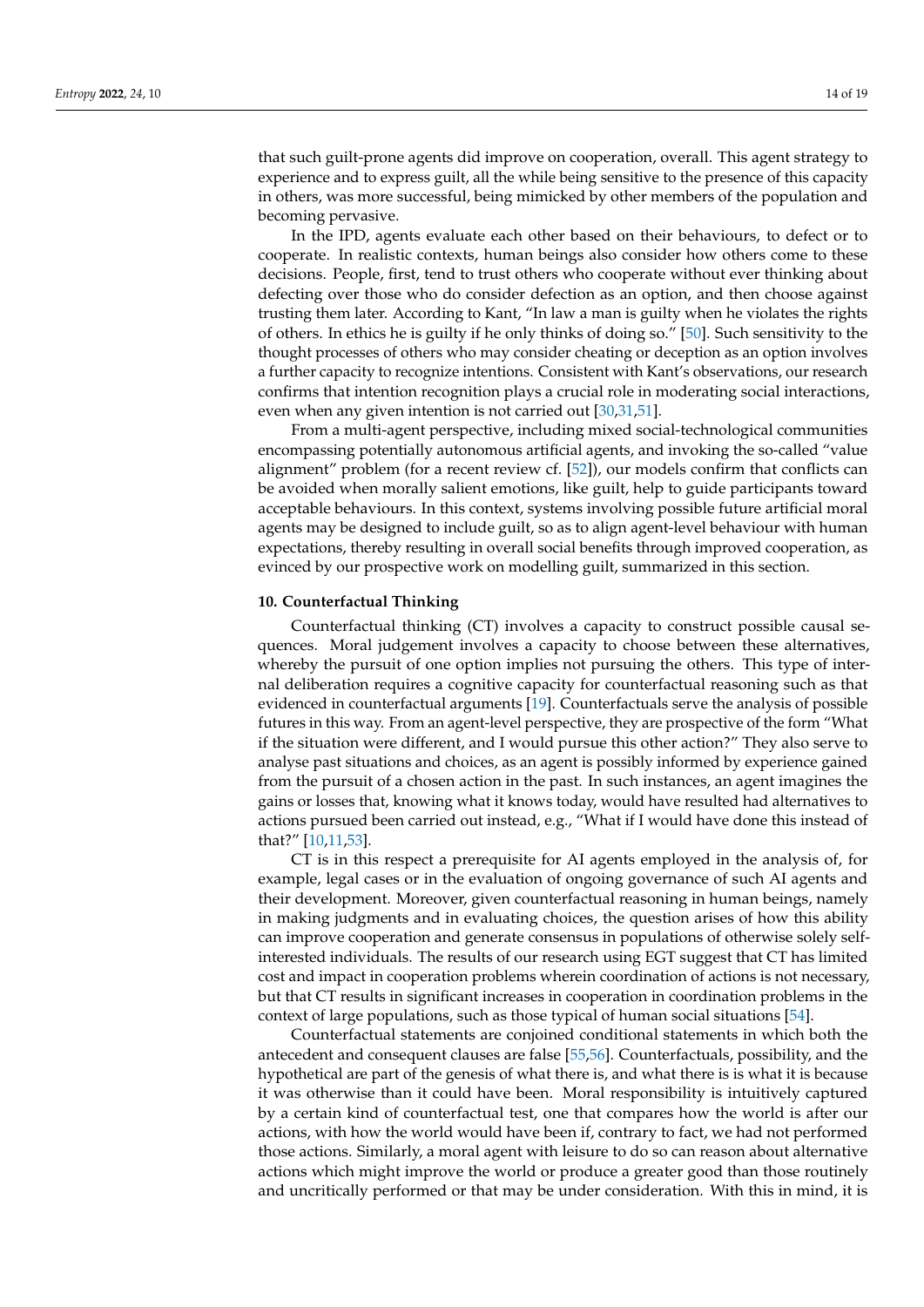uncontroversial to follow [\[57\]](#page-18-16) in suggesting that morality including statements of Moral Law depend on counterfactual reasoning ([\[57\]](#page-18-16) p. 371).

The counterfactual theory of causal relations is dominant in both Law and recent Philosophy. CT is intimately related to causation as a natural relation at the heart of scientific explanation. Moral responsibility supervenes on natural properties like causation, via the intention to bring about a certain situation through action, in cognizance of possible alternatives. Accordingly, we hold each other to be more blameworthy when we cause some evil, rather than, if and when, we merely try to cause it. At the same time, it is common to experience negative emotions when we have caused some harm even though we were not culpable. In such cases, it is not regret but guilt that disturbs us, as we judge ourselves to be blameworthy even in the absence of the power or opportunity to have done otherwise ([\[57\]](#page-18-16) pp. vi, vii, [\[41](#page-18-1)[,58](#page-18-17)[,59\]](#page-18-18)).

According to judgement dissociation theory, "upward counterfactuals" involve CT employed to avoid negative outcomes. Upward counterfactuals negate direct causes and negate conditions potentiating negative outcomes or, alternatively, by adding conditions that disable negative outcomes. One implicit implication here is that an actor can prevent an outcome in more ways than the said agent can cause it. Hence, self-implicating upward counterfactuals are likely to draw attention to blame-implicating actions.

Complementary research carried out in the context of prisoner populations shows that programs that stimulate upward counterfactual thinking in prisoners, focusing on their sentences, crimes, arrests, and convictions, do result in increased self-attributions of blame, including the enhancement of guilty feelings, with positive implications for rehabilitation [\[59\]](#page-18-18). Commensurately, consider one of our own EGT studies of guilt. In [\[49\]](#page-18-8), evidence is provided that, in a population wherein there exists from the start a modicum of guilt-feeling agents, better cooperation emerges as the capacity for guilt spreads. This result points to the distinct advantage of training prison detainees in CT, for the (re-)consideration of their actions and alternatives, with a view to honing their moral sensibilities, speeding their conditional paroles, and improving their future behaviour once released back into the general fold.

Intuitively, one factor in choosing to perform one action or another is the anticipated regret for undesired outcomes resulting from personal agency. Most generally, regret theories imply that the attractiveness of an option cannot be evaluated without reference to the context of other available options. On such accounts, regret is a response to the counterfactual outcome of a choice, and in this context the knowledge that a decision maker expects to have about that outcome should affect the anticipation of regret. In the setting of game theory, for instance, this knowledge is represented by the knowledge of the payoff matrix of a game. With this knowledge, a player can evaluate possible alternative payoffs [\[58\]](#page-18-17).

CT is also employed in the moral evaluation of an agent's intentions prior to action, given that a different outcome would have resulted had a different action sequence been composed and pursued. In such a situation, a natural concern is if the intended result could have been realised, perhaps without morally repugnant side-effects, if a different action sequence had been pursued. In [\[5](#page-16-4)[,6](#page-17-0)[,11](#page-17-30)[,53\]](#page-18-12), we have examined how CT can be employed to clarify moral responsibility for past actions using EGT. Our research in this area exhibits how CT can be utilized prospectively to produce greater good while avoiding harm, given experience of the joint outcomes of one's and another's actions in abstract social games [\[54\]](#page-18-13). In short, agent strategies employing CT promote the evolution of cooperation in populations of agents comprising diverse interaction strategies.

As we have seen so far in the preceding review of research, in the context of EGT, accumulated benefits over the course of an evolutionary game are associated with the relative fitness of agent strategies and individuals revise their strategies over the course of the game to mimic those strategies whose agents demonstrate greater fitness [\[3\]](#page-16-2). Accordingly, strategies that result in greater accumulated benefits proliferate. In more realistic settings involving agents such as human beings with robust capacities for CT, rather than be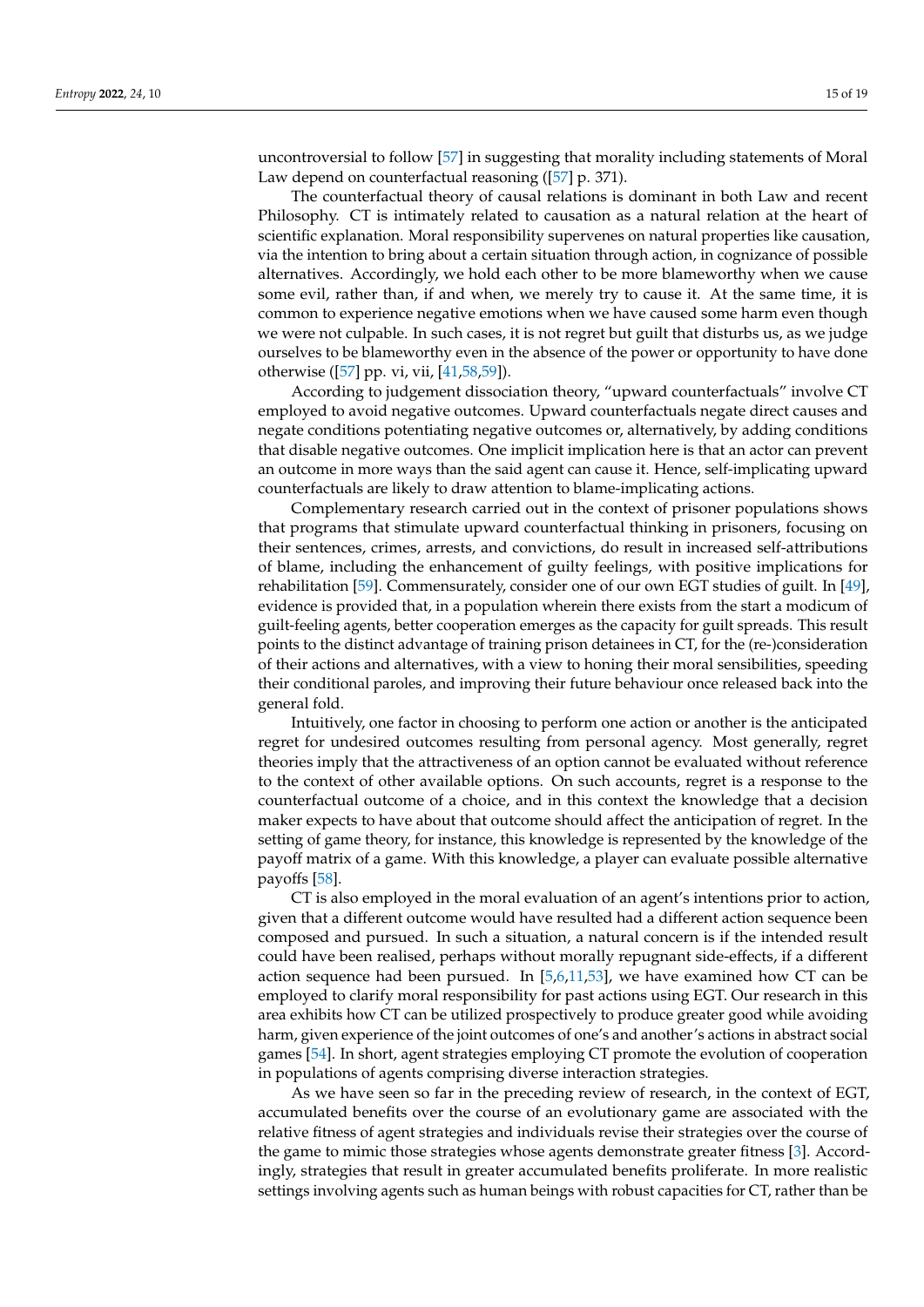limited to simply copying successful strategies, such agents may employ native capacities for CT to formulate alternatives directly, without needing to wait for these alternatives to be demonstrated by other agents. Using CT, agents may envision how an outcome may have been improved if only they could have used more successful alternatives and would have chosen to pursue such alternatives, instead of having performed the actions they did. Endowed with robust capacities for CT, such agents can learn by themselves through reflection, and revise strategies without being constrained by mere imitation of available exemplars. This is where CT plays an important role in our ongoing work.

In [\[54\]](#page-18-13), for example, we studied the effects on cooperation in a population of mixed strategies where some agents were able to creatively employ alternatives through such counterfactual reasoning. We compared the results of these trials with those involving a population constrained by social imitation alone. These were PPG experiments employing the famous "Stag-Hunt" coordination game [\[60\]](#page-18-19) in which a minimal number of cooperative participants is necessary for the realization of social benefits. This game structure reflects natural and human social situations in which increasing levels of participation result in (nonlinearly) increasing benefits. With this work, we sought to answer three focal questions:

- 1. Can counterfactual behavioural revision be formalized for large populations, adopting cooperation dynamics as a case study application?
- 2. If, instead of evolutionary dynamics with social learning, individuals now revise choices via counterfactual thinking, will cooperation emerge in collective coordination dilemmas?
- 3. Will there be a larger overall cooperation level impact when hosting a fraction of counterfactual thinkers in a social learners' population? Will such a diversity in learning methods benefit cooperation?

Results delivered positive answers to all three questions. In the end, this work was able to show that players employing CT can have a profound impact on levels of cooperation. In summary, this research work was able to show that, even with a small proportion of a population able to employ CT in the formation of alternatives, without relying on social imitation to change strategies, and with the remaining population limited to social imitation, significant improvements in cooperation and associated benefits can be realized relative to a standard case in which the entire population is limited to social imitation.

## **11. Regulation of AI Safety Development and AI Race**

In subsequent work [\[16,](#page-17-8)[21\]](#page-17-31), we have further utilized the methods of EGT to address the issues raised by the so-called AI development race and the potential risks posed by AI advance technologies, employing some of the mechanisms presented above, such as incentives and commitment [\[61](#page-18-20)[,62\]](#page-18-21). AI is going through a period of great expectation, introducing a certain level of anxiety in research, business and also policy. This anxiety is further energized by an AI race narrative that makes people believe that they might be missing out. Whether real or not, a belief in this narrative may be detrimental as some stakeholders will feel obliged to cut corners on safety precautions or ignore societal consequences just to "win" [\[18\]](#page-17-11). We developed an EGT model that describes a broad class of technology races, where winners draw a significant benefit compared to others (such as AI advances, patent race, pharmaceutical technologies) [\[16\]](#page-17-8). We have also investigated how the reward of safety development and sanctioning of the unsafe one may beneficially influence outcomes. We uncovered conditions in which punishment is either capable of reducing the development speed of unsafe participants or has an untoward capacity to reduce innovation through over-regulation. We have shown that, in several scenarios, rewarding those that follow safety measures may increase the development speed while ensuring safe choices. Moreover, in the latter regimes, rewards do not suffer from the issue of over-regulation as is the case for punishment. These findings provide valuable insights into the nature and kinds of regulatory actions most suitable to improve safety compliance in the contexts of both smooth and sudden technological shifts.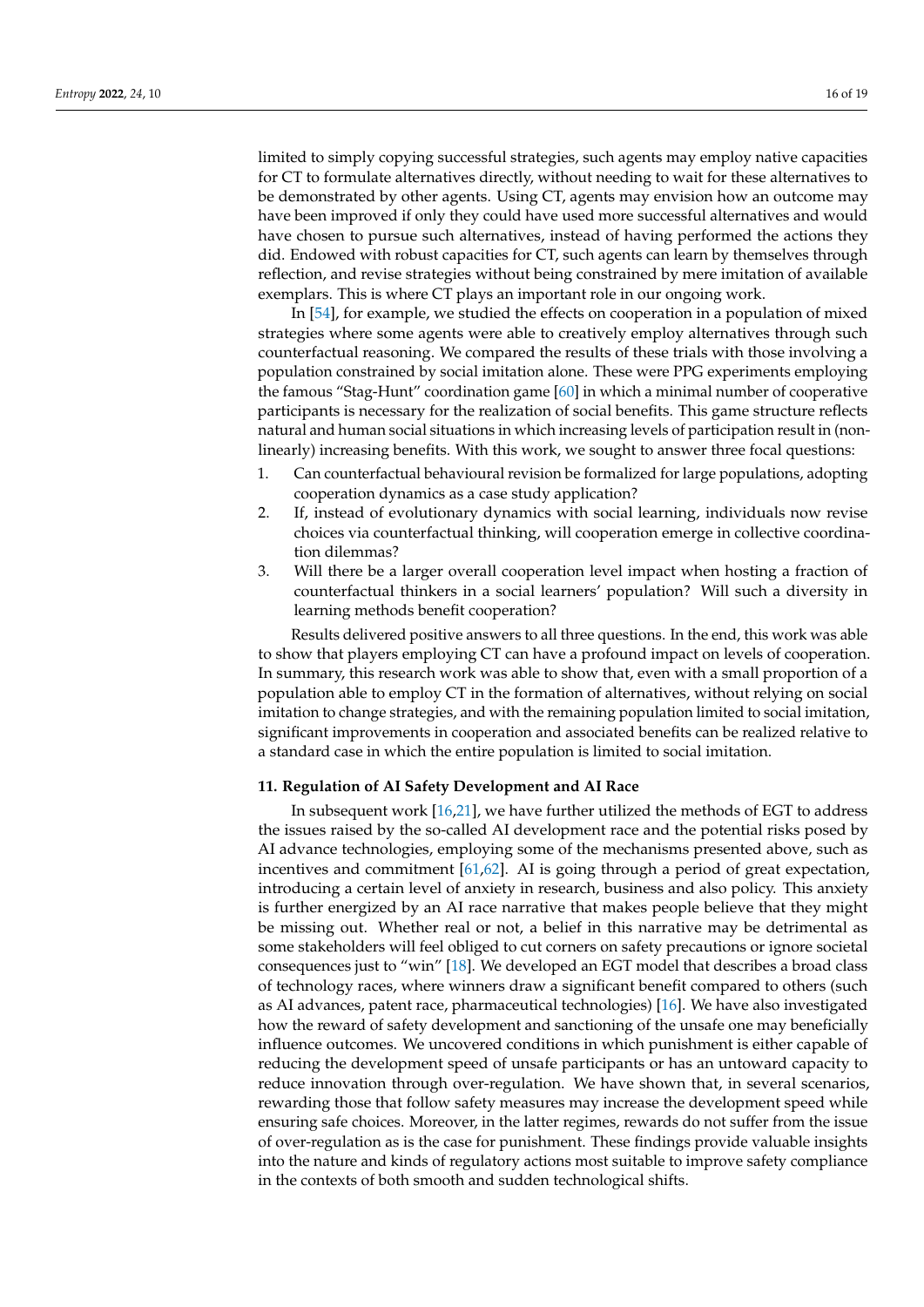However, there is yet another issue that needs to be solved for suitable regulation of AI development, because even if one can assess the timescale of the development, one still needs to estimate the measures of risk and gain associated with risk-taking behaviours. For that we need data, which are usually not yet available at an early stage of development. We have proposed an approach to solve this based on the idea of voluntary safety agreements. That is, over-regulation can be overcome if the race participants have the freedom to choose between pursuing their course of actions or arranging a mutual binding agreement to act safely. Punishment can then be carried out only against those that do not honour an adopted commitment [\[22\]](#page-17-32).

## **12. Overall Conclusions**

The preceding overview of studies, employing fundamental statistical methods to model population dynamics in the context of EGT, focused on insights gained employing public goods games and others, including the one-shot and iterated social dilemmas, relative to the emergence of cooperation and coordination, when enhanced by individual cognitive abilities, including capacities for intention recognition, for commitment, for apology and forgiveness, for guilt, and for counterfactual thinking, among others.

The methods used enable the formal identification of the entropic behaviours of populations of agents, by showing to which evolutionary stable states populations evolve, and under which initial conditions, ongoing rules of interaction and strategies.

In the end, this work justifies the fundamental status afforded moral capacities in theories of social agency, demonstrating that these capacities are necessary in order to identify false commitments and free-riders, to recognize others' intentions, to assume and detect guilt, or to creatively compose socially optimal coordination strategies by oneself, through self-reflection, by means of counterfactual thinking. We have also started to employ some of these moral capacities and mechanisms to provide insights into the emerging issues of AI regulation and governance, including how reward, punishment, and commitments, setting up a baseline framework to apply in the future other mechanisms such as guilt, intention recognition and counterfactual thinking. Formal specifics involved with the analytical modelling, the simulation details and their quantitative results can be found in select references to our published work offered in this presentation.

Finally, social and juristic challenges of artificial intelligence [\[63\]](#page-18-22) might benefit from utilizing some of our modelling forays.

**Author Contributions:** Conceptualization, L.M.P., T.A.H. and A.B.L.; methodology, L.M.P., T.A.H. and A.B.L.; investigation, L.M.P., T.A.H.; writing—original draft preparation, L.M.P.; writing—review and editing, L.M.P., T.A.H. and A.B.L.; funding acquisition, L.M.P. and T.A.H. All authors have read and agreed to the published version of the manuscript.

**Funding:** L.M.P. and T.A.H. acknowledge support from Future of Life Institute grant 372 RFP2- 154, and L.M.P. L.M.P is also supported by NOVA LINCS (UIDB/04516/2020) with the financial support of FCT—"Fundação para a Ciência e a Tecnologia", Portugal, through national funds. T.A.H. also acknowledges support from Berkeley Existential Risk Initiative (BERI) collaboration fund, and support by a Leverhulme Research Fellowship (RF-2020-603/9). A.B.L. acknowledges the support of ANQEP—"Agência Nacional para a Qualificação e Ensino Profissional".

**Data Availability Statement:** No data involved. This is an overview article, with no new results.

**Conflicts of Interest:** The authors declare no conflict of interest.

## **References**

- <span id="page-16-0"></span>1. Friston, K.F. A Free Energy Principle for Biological Systems. *Entropy* **2012**, *14*, 2100–2121.
- <span id="page-16-1"></span>2. Perc, M.; Jordan, J.J.; Rand, D.G.; Wang, Z.; Boccaletti, S.; Szolnoki, A. Statistical physics of human cooperation. *Phys. Rep.* **2017**, *687*, 1–51. [\[CrossRef\]](http://doi.org/10.1016/j.physrep.2017.05.004)
- <span id="page-16-2"></span>3. Sigmund, K. *The Calculus of Selfishness*; Princeton University Press: Princeton, NJ, USA, 2010.
- <span id="page-16-3"></span>4. Pereira, L.M. The Carousel of Ethical Machinery. *AI Soc. J. Knowl. Cult. Commun.* **2020**, *36*, 185–196. [\[CrossRef\]](http://doi.org/10.1007/s00146-020-00994-0)
- <span id="page-16-4"></span>5. Pereira, L.M.; Lopes, A. *Machine Ethics: From Machine Morals to the Machinery of Morality*; SAPERE Series; Springer Nature AG: Cham, Switzerland, 2020; Volume 53.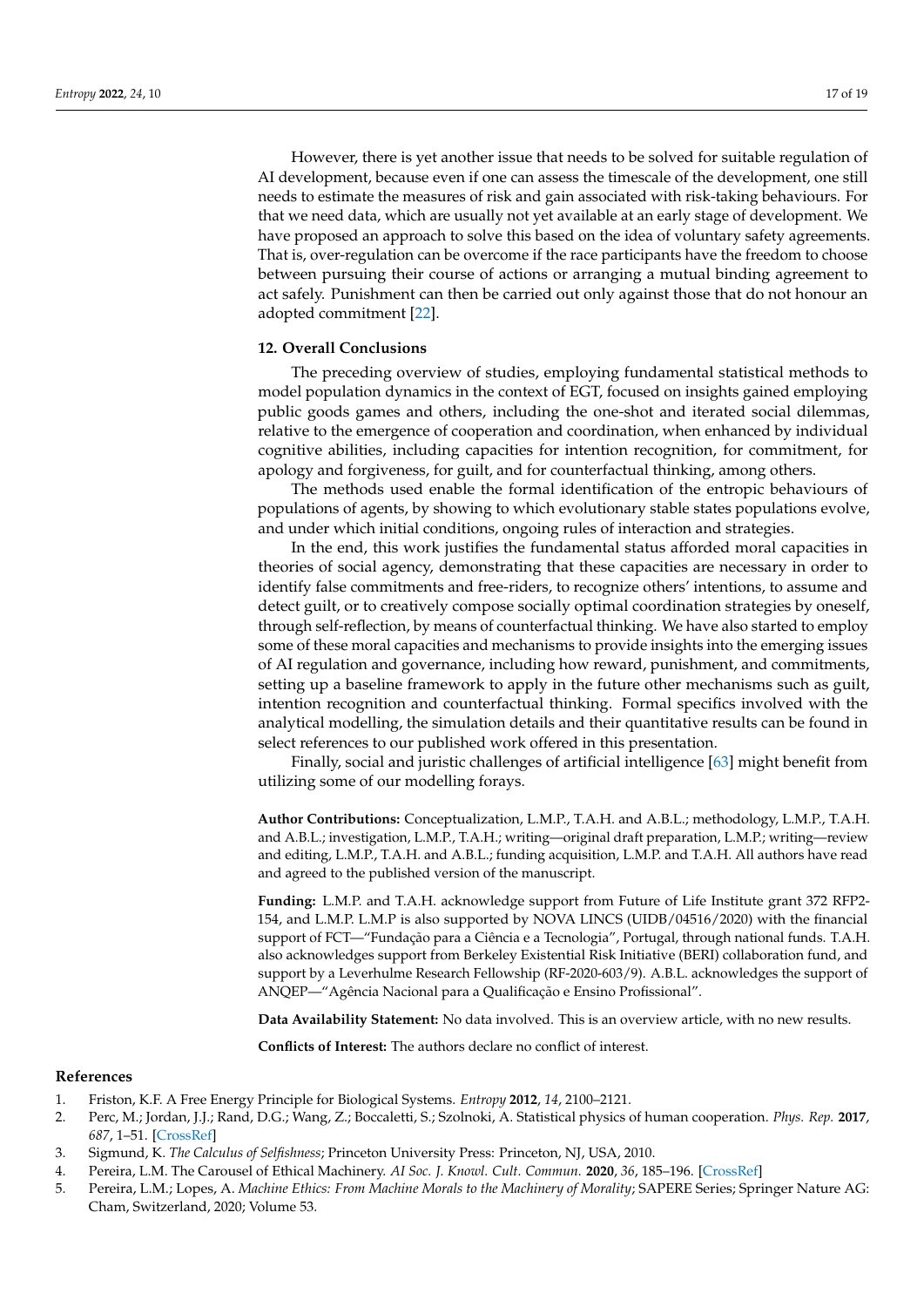- <span id="page-17-0"></span>6. Pereira, L.M.; Lopes, A. *Máquinas Éticas: Da Moral da Máquina à Maquinaria Moral*; Series: "Outros Horizontes"; NOVA.FCT Editorial: Caparica, Portugal, 2020.
- <span id="page-17-1"></span>7. Capraro, V.; Perc, M. Mathematical foundations of moral preferences. *J. R. Soc. Interface* **2021**, *18*, 20200880. [\[CrossRef\]](http://doi.org/10.1098/rsif.2020.0880)
- <span id="page-17-2"></span>8. Pereira, L.M. Turing is among us. *J. Log. Comput.* **2012**, *22*, 1257–1277. [\[CrossRef\]](http://doi.org/10.1093/logcom/exs035)
- <span id="page-17-3"></span>9. Pereira, L.M. Evolutionary tolerance. In *Philosophy and Cognitive Science*—Western & eastern Studies; SAPERE Series; Magnani, L., Ping, L., Eds.; Springer Nature AG: Cham, Switzerland, 2012; Volume 2, pp. 263–287.
- <span id="page-17-4"></span>10. Pereira, L.M.; Saptawijaya, A. *Programming Machine Ethics*; SAPERE Series; Springer Nature AG: Cham, Switzerland, 2016; Volume 26.
- <span id="page-17-30"></span>11. Pereira, L.M.; Saptawijaya, A. Counterfactuals, Logic Programming and Agent Morality. In *Applications of Formal Philosophy: The Road Less Travelled*; Logic. Argumentation & Reasoning Series; Urbaniak, R., Payette, G., Eds.; Springer Nature AG: Cham, Switzerland, 2017; pp. 25–54.
- <span id="page-17-5"></span>12. Saptawijaya, A.; Pereira, L.M. From Logic Programming to Machine Ethics. In *Handbuch Maschinenethik*; Bendel, O., Ed.; Springer VS: Weisbaden, Switzerland, 2018.
- <span id="page-17-6"></span>13. Han, T.A.; Pereira, L.M. Evolutionary machine ethics. In *Handbuch Maschinenethik*; Bendel, O., Ed.; Springer VS: Weisbaden, Switzerland, 2019.
- <span id="page-17-7"></span>14. Abeler, J.; Calaki, J.; Andree, K.; Basek, C. The power of apology. *Econ. Lett.* **2010**, *107*, 233–235. [\[CrossRef\]](http://doi.org/10.1016/j.econlet.2010.01.033)
- <span id="page-17-10"></span>15. Bhattacharya, A. *The Man from the Future: The Visionary Life of John von Neumann*; W. W. Norton & Company: New York, NY, USA, 2022.
- <span id="page-17-8"></span>16. Han, T.A.; Pereira, L.M.; Santos, F.C.; Lenaerts, T. To Regulate or Not: A Social Dynamics Analysis of an Idealised AI Race. *J. Artif. Intell. Res.* **2020**, *69*, 881–921. [\[CrossRef\]](http://doi.org/10.1613/jair.1.12225)
- <span id="page-17-9"></span>17. Santos, F.P.; Encarnação, S.; Santos, F.C.; Portugali, J.; Pacheco, J.M. An Evolutionary Game Theoretic Approach to Multi-Sector Coordination and Self-Organization. *Entropy* **2016**, *18*, 152. [\[CrossRef\]](http://doi.org/10.3390/e18040152)
- <span id="page-17-11"></span>18. Baum, S.D. On the promotion of safe and socially beneficial artificial intelligence. *AI Soc.* **2017**, *32*, 543–551. [\[CrossRef\]](http://doi.org/10.1007/s00146-016-0677-0)
- <span id="page-17-12"></span>19. Byrne, R.M.J. *The Rational Imagination—How People Create Alternatives to Reality*; The MIT Press: Cambridge, MA, USA, 2015.
- 20. Han, T.A.; Pereira, L.M. Context-dependent incremental decision making scrutinizing the intentions of others via Bayesian network model construction. *Intell. Decis. Technol.* **2013**, *7*, 293–317. [\[CrossRef\]](http://doi.org/10.3233/IDT-130170)
- <span id="page-17-31"></span>21. Han, T.A.; Pereira, L.M.; Lenaerts, T.; Santos, F.C. Mediating Artificial Intelligence Developments through Negative and Positive Incentives. *PLoS ONE* **2021**, *16*, e0244592. [\[CrossRef\]](http://doi.org/10.1371/journal.pone.0244592) [\[PubMed\]](http://www.ncbi.nlm.nih.gov/pubmed/33497424)
- <span id="page-17-32"></span>22. Han, T.A.; Lenaerts, T.; Santos, F.C.; Pereira, L.M. Voluntary safety commitments provide an escape from over-regulation in AI development. *arXiv* **2021**, arXiv:2104.03741.
- <span id="page-17-13"></span>23. Hardin, G. The Tragedy of the Commons. *Science* **1968**, *162*, 1243–1248. [\[CrossRef\]](http://doi.org/10.1126/science.162.3859.1243)
- <span id="page-17-14"></span>24. Hauser, M. *Moral Minds: How Nature Designed our Universal Sense of Right and Wrong*; Ecco/Harper Collins Publishers: New York, NY, USA, 2006.
- <span id="page-17-15"></span>25. Neumann, J.V.; Morgenstern, O. *Theory of Games and Economic Behavior*; Princeton University Press: Princeton, NJ, USA, 1944.
- <span id="page-17-16"></span>26. Wright, R. *Nonzero: The Logic of Human Destiny*; Vintage Books; Random House Inc.: New York, NY, USA, 1999.
- <span id="page-17-17"></span>27. Perret, C.; Krellner, M.; Han, T.A. The evolution of moral rules in a model of indirect reciprocity with private assessment. *Sci. Rep.* **2021**, *11*, 23581. [\[CrossRef\]](http://doi.org/10.1038/s41598-021-02677-2) [\[PubMed\]](http://www.ncbi.nlm.nih.gov/pubmed/34880264)
- <span id="page-17-18"></span>28. Mikhail, J. Universal moral grammar: Theory, evidence and the future. *Trends Cogn. Sci.* **2007**, *11*, 143–152. [\[CrossRef\]](http://doi.org/10.1016/j.tics.2006.12.007)
- <span id="page-17-19"></span>29. Nowak, M.A. Five rules for the evolution of cooperation. *Science* **2006**, *314*, 1560–1563. [\[CrossRef\]](http://doi.org/10.1126/science.1133755) [\[PubMed\]](http://www.ncbi.nlm.nih.gov/pubmed/17158317)
- <span id="page-17-20"></span>30. Han, T.A. *Intention Recognition, Commitment and Their Roles in the Evolution of Cooperation: From Artificial Intelligence Techniques to Evolutionary Game Theory Models*; SAPERE Series; Springer: Berlin/Heidelberg, Germany, 2013; Volume 9.
- <span id="page-17-29"></span>31. Han, T.A.; Pereira, L.M. State-of-the-art of intention recognition and its use in decision making. *AI Commun.* **2013**, *26*, 237–246. [\[CrossRef\]](http://doi.org/10.3233/AIC-130559)
- <span id="page-17-21"></span>32. Joyce, R. *The Evolution of Morality*; The MIT Press: Cambridge, MA, USA, 2007.
- <span id="page-17-22"></span>33. Hamilton, W.D.; Axelrod, R. The evolution of cooperation. *Science* **1981**, *211*, 1390–1396.
- <span id="page-17-23"></span>34. Nesse, R.M. Natural selection and the capacity for subjective commitment. In *Evolution and the Capacity for Commitment*; Russell Sage Press: New York, NY, USA, 2001; pp. 1–44.
- <span id="page-17-24"></span>35. Han, T.A. Emergence of social punishment and cooperation through prior commitments. In Proceedings of the 30th AAAI Conference on Artificial Intelligence, Phoenix, AZ, USA, 12–17 February 2016; AAAI Press: San Francisco, CA, USA, 2016; pp. 2494–2500.
- <span id="page-17-25"></span>36. Cherry, T.L.; McEvoy, T. Enforcing compliance with environmental agreements in the absence of strong institutions: An experimental analysis. *Environ. Resour. Econ.* **2017**, *54*, 63–77. [\[CrossRef\]](http://doi.org/10.1007/s10640-012-9581-3)
- <span id="page-17-26"></span>37. Han, T.A.; Pereira, L.M.; Lenaerts, T. Avoiding or restricting defectors in public goods games? *J. R. Soc. Interface* **2014**, *12*, 20141203. [\[CrossRef\]](http://doi.org/10.1098/rsif.2014.1203)
- <span id="page-17-27"></span>38. Han, T.A.; Pereira, L.M.; Lenaerts, T. Evolution of commitment and level of participation in public goods games. *Auton. Agents Multi-Agent Syst.* **2017**, *31*, 561–583. [\[CrossRef\]](http://doi.org/10.1007/s10458-016-9338-4)
- <span id="page-17-28"></span>39. Han, T.A.; Pereira, L.M.; Martinez-Vaquero, L.A.; Lenaerts, T. Centralized vs. personalized commitments and their influence on cooperation in group interactions. In Proceedings of the 31st AAAI Conference on Artificial Intelligence, San Francisco, CA, USA, 4–9 February 2017; AAAI Press: San Francisco, CA, USA, 2017; pp. 2999–3005.